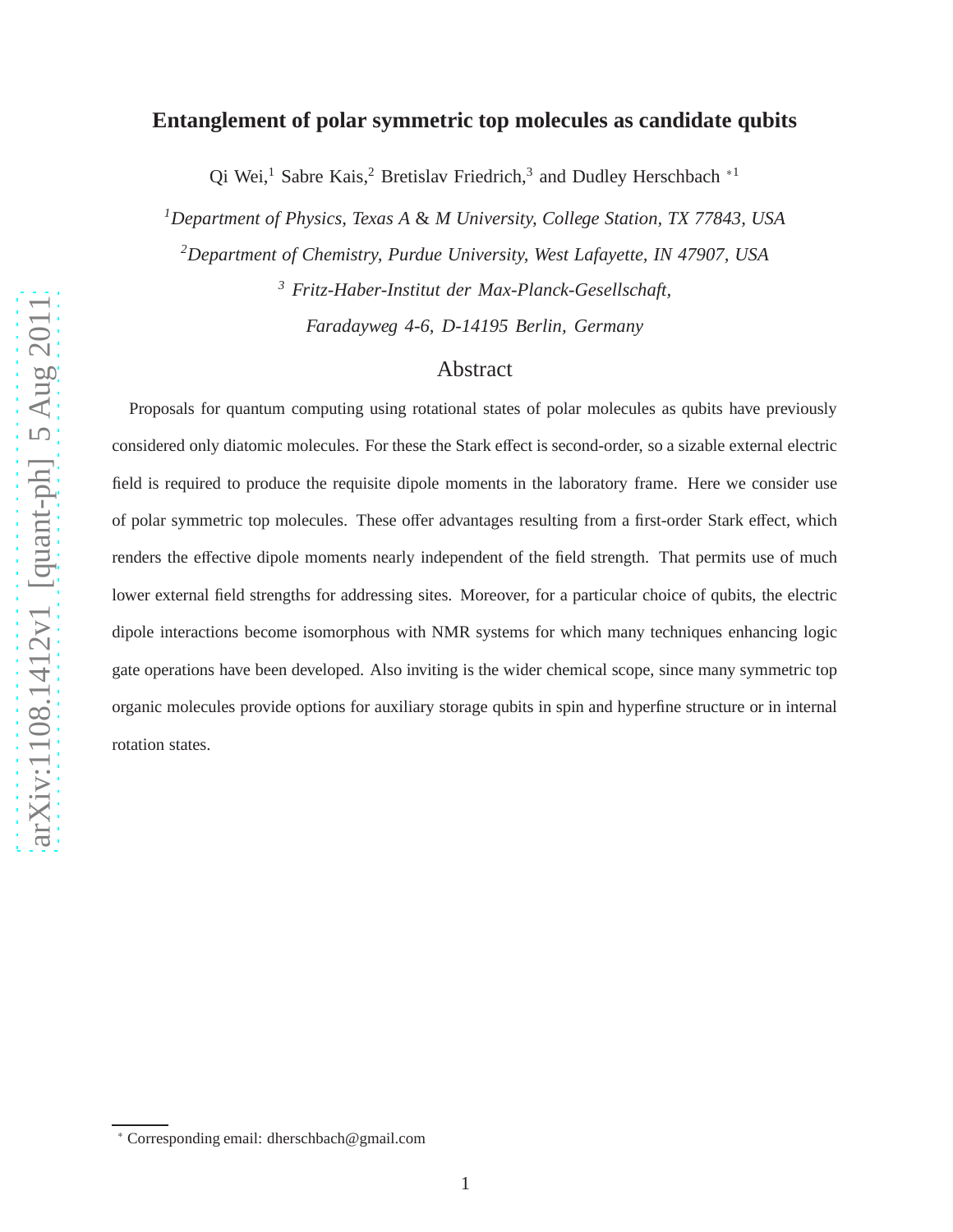# **I. INTRODUCTION**

In principle, a quantum computer can perform a variety of calculations with exponentially fewer steps than a classical computer [\[1](#page-23-0)[–6\]](#page-23-1). This prospect has fostered many proposals for means to implement a quantum computer [\[7](#page-23-2)[–17\]](#page-23-3). Using arrays of trapped ultracold polar molecules is considered a promising approach, particularly since it appears feasible to scale up such systems to obtain large networks of coupled qubits [\[15](#page-23-4)[–29\]](#page-24-0). Molecules offer a variety of long-lived internal states, often including spin or hyperfine structure as well as rotational states. The dipole moments available for polar molecules provide a ready means to address and manipulate qubits encoded in rotational states via interaction with external electric fields as well as photons.

Entanglement of qubit states, a major ingredient in quantum computation algorithms, occurs in polar molecule arrays by dipole-dipole interactions. In a previous study, we examined how the external electric field, integral to current designs for quantum computation with polar molecules, affects both the qubit states and the dipole-dipole interaction [\[29](#page-24-0)]. As in other work concerned with entanglement of electric dipoles, we considered diatomic or linear molecules, for which the Stark effect is ordinarily second-order. Consequently, a sizable external field (∼several kV/cm) is required to obtain the requisite effective dipole moments in the laboratory frame.

In considering the operation of a key quantum logic gate (CNOT), we evaluated a crucial parameter,  $\Delta\omega$ , due to the dipole-dipole interaction. This is the shift in the frequency for transition between the target qubit states when the control qubit state is changed. For candidate diatomic molecules, under anticipated conditions for proposed designs,  $\Delta \omega$  is very small (∼20-60 kHz). It is essential to be able to resolve the  $\Delta\omega$  shift unambiguously, but in view of line broadening expected with a sizeable external field, whether that will be feasible remains an open question [\[29\]](#page-24-0).

This question led us to consider polar symmetric top molecules, for which the Stark effect is first-order in most rotational states. The effective dipole moments are then nearly independent of the field strength. That enables use of a much lower external field (a few V/cm) to address and manipulate the dipoles, improving prospects for resolving the  $\Delta\omega$  shift. The constancy of the symmetric top effective dipole moments also makes entanglement properties of electric dipole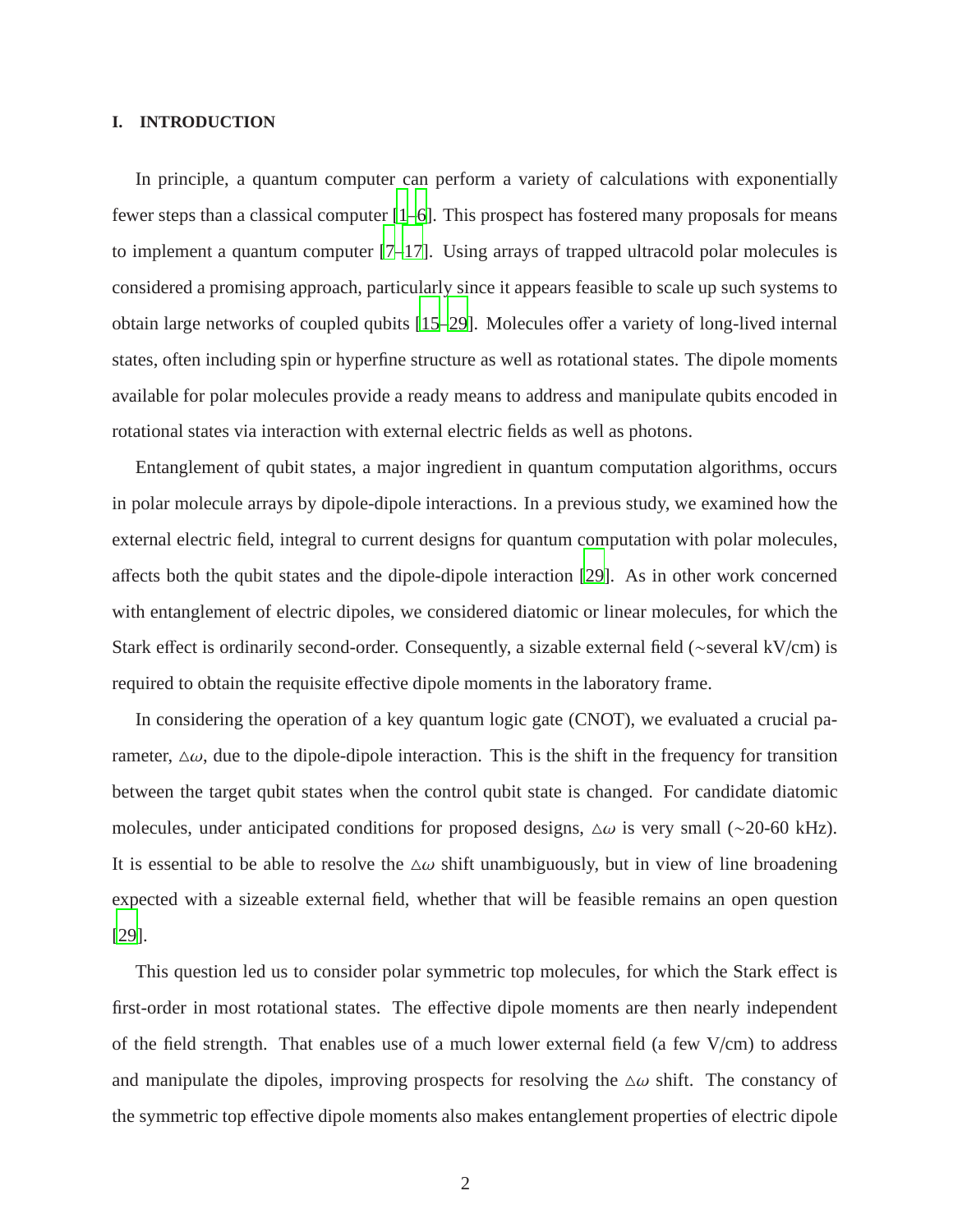interactions isomorphous with those for nuclear magnetic resonance systems. This suggests that NMR techniques, extensively developed for quantum computation but limited in application by the small size of nuclear spins and scalability prospects [\[7,](#page-23-2) [30](#page-24-1), [31](#page-24-2)] might find congenial applications with qubit systems comprised of polar symmetric top molecules.

# **II. EIGENSTATES FOR A POLAR SYMMETRIC TOP**

The Hamiltonian for a single trapped polar symmetric top molecule in an external electric field may be written

$$
\mathbf{H} = \mathbf{H}_R + \mathbf{H}_S + \mathbf{H}_T + \mathbf{H}_{s,q} \tag{1}
$$

The major term is the rotational energy

$$
\mathbf{H}_R = B\mathbf{J}^2 + (A - B)\mathbf{J}_z^2 \tag{2}
$$

where **J** denotes the total rotational angular momentum and **J***<sup>z</sup>* its projection on the symmetry axis; A and B, the rotational constants, nominally inversely proportional to the moments of inertia about the principal axes along and perpendicular to the symmetry axis, respectively (actually effective values averaged over vibration and centrifugal distortion of the molecule). The Stark energy from interaction with the external electric field is

$$
\mathbf{H}_{S} = -\boldsymbol{\mu} \cdot \boldsymbol{\mathcal{E}} = -\mu \boldsymbol{\mathcal{E}} \cos \theta \tag{3}
$$

with  $\theta$  the angle between the body-fixed dipole moment  $\mu$  (along the symmetry axis) and the direction of the field. The trapping energy is

$$
\mathbf{H}_T = \frac{p^2}{2m} + V_{trap} \tag{4}
$$

but at ultracold temperatures the translational kinetic energy  $p^2/2m$  is quite small and very nearly harmonic within the trapping potential  $V_{trap}$ ; thus  $H_T$  is nearly constant and for our purposes can be omitted. The remaining term, **H***<sup>s</sup>*,*<sup>q</sup>*, represents interactions arising from nuclear spins and/or quadrupole moments; here we omit treating these, except for an important effect of the quadrupole interaction in modifying selection rules for transitions between qubit states.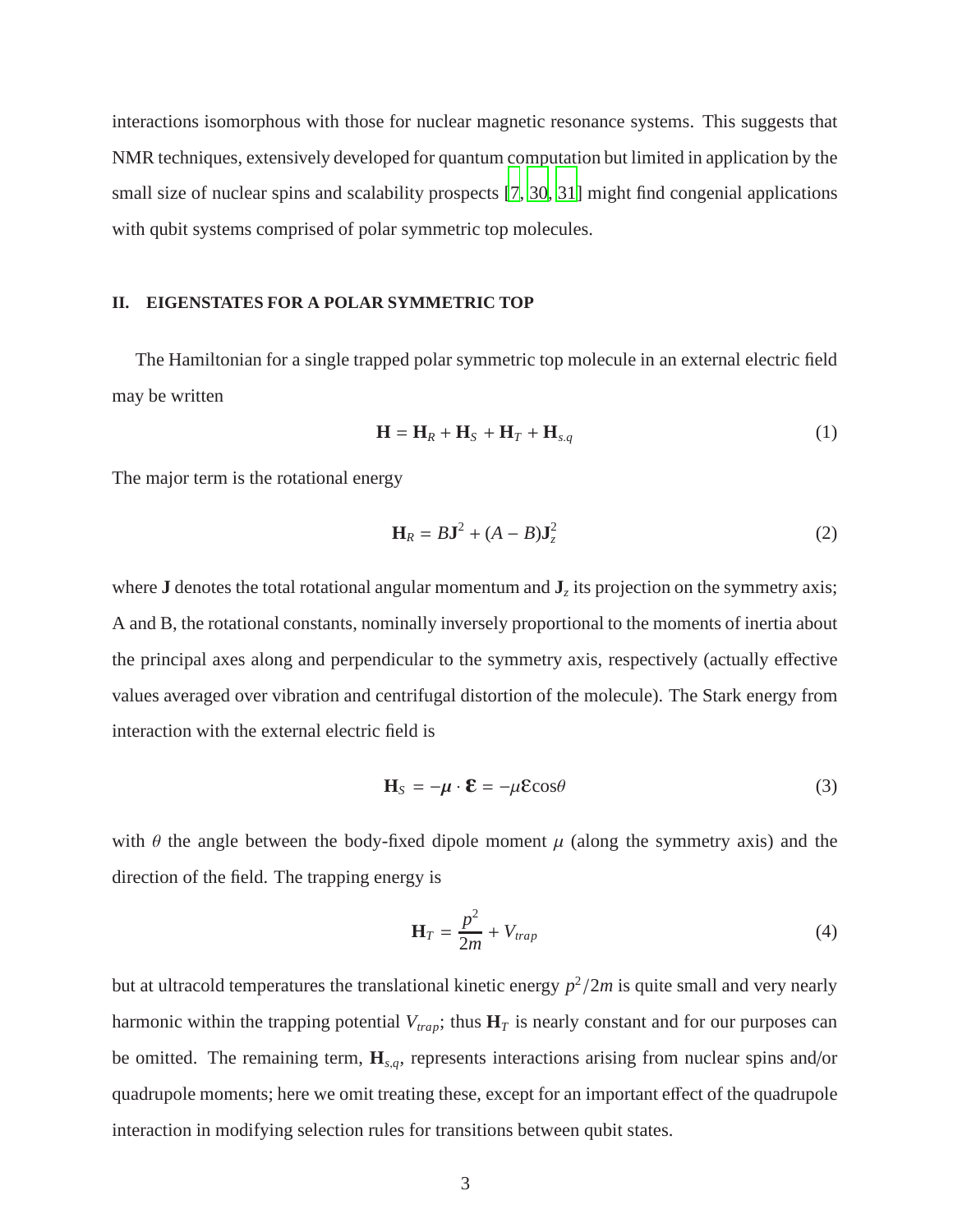In familiar notation, [\[32,](#page-24-3) [33\]](#page-24-4) the eigenenergy for  $\mathbf{H}_R$  is

$$
E_R(J, K) = BJ(J+1) + (A - B)K^2
$$
\n(5)

For a prolate top,  $A > B$ ; for an oblate top,  $A < B$ . The Stark energy for  $\mathbf{H}_S$  is

$$
E_S(J, K, M_J) = -\mu \mathcal{E} M_J K / J(J+1)
$$
\n(6)

to first order. The second-order term is far smaller [\[34](#page-24-5)] (so neglected here) except for  $K = 0$  or  $M_J = 0$  states (which we will not use as qubits). The corresponding eigenfunction for  $\mathbf{H}_R$  can be written as [\[32,](#page-24-3) [33\]](#page-24-4)

$$
|J, K, M\rangle = (-1)^{M-K} \left[ \frac{2J+1}{8\pi^2} \right]^{\frac{1}{2}} e^{i\phi M} d_{-M-K}^J(\theta) e^{i\chi K}
$$
 (7)

where  $\phi$ ,  $\theta$  and  $\chi$  are the Euler angles and  $d_{\perp}^{J}$  $J_{-M-K}$ (θ) is a Jacobi polynomial (aside from a simple prefactor). Hence, in addition to the polar angle  $\theta$  that governs the Stark interaction, the eigenfunction depends on the azimuthal angles  $\chi$  and  $\phi$  associated with, respectively, the projections of **J** on the molecular symmetry axis and on the **E**-field direction.

Figure [1](#page-26-0) displays for the  $K = 1$  sublevels of the  $J = 1$  and 2 symmetric top rotational states the (a) eigenenergies  $W = E_R + E_S$  and (b) expectation values  $\langle \cos \rangle = \mu_{eff}/\mu$  for the projection of the dipole moment on the field direction, as functions of  $\mu \mathcal{E}/B$ . The dependence on  $\mu \mathcal{E}/B$  differs markedly from a similar plot for a diatomic molecule (for which  $K = 0$ ; *cf.* Fig. 1 of ref. [\[29\]](#page-24-0)); there the effective dipole moments are field-dependent and vanish at zero-field. For symmetric top qubit states, to take advantage of the first-order Stark effect, we consider only  $K \neq 0$  and  $M_J \neq 0$ states. For such states, the effective dipole moments,

$$
\mu_{eff} = -\partial E_S / \partial \mathcal{E} = \mu M_J K / J (J + 1)
$$
\n(8)

are just constants independent of the field (except at unusually high fields, where higher order terms become important [\[34\]](#page-24-5)). According as  $\mu_{eff}$  is positive or negative, the Stark energy drops or climbs as the field strength grows, so the molecular states are termed high field seeking (HFS) or low field seeking LFS), respectively.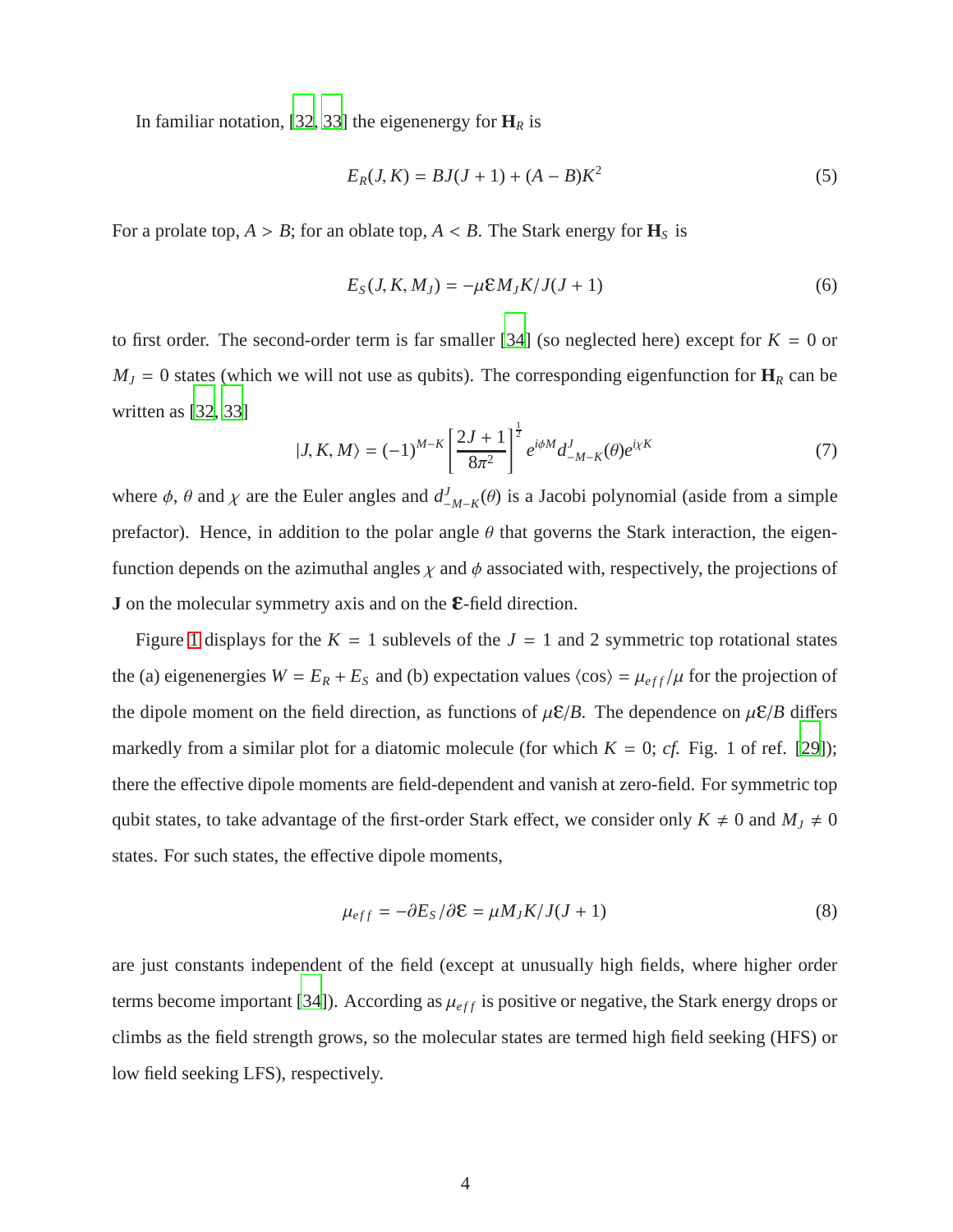#### **A. Choice of qubit states**

We consider two qualitatively distinct choices for qubit states, designated I and II. The orthodox choice, type I, is exemplified by

$$
|0\rangle = |J = 1, K = 1, M_J = -1\rangle
$$
 and  $|1\rangle = |J = 2, K = 1, M_J = -1\rangle$  (9)

For this choice (green curves in Fig. [1\)](#page-26-0), radiation induced transitions between the qubits are fully allowed, in accord with the familiar selection rules,  $\Delta J = 0, \pm 1$ ;  $\Delta K = 0$ ;  $\Delta M = 0, \pm 1$  [\[32\]](#page-24-3). Also, both the  $|0\rangle$  and  $|1\rangle$  qubit states are LFS, thereby facilitating trapping by either DC or AC fields or an optical lattice [\[35\]](#page-24-6). The corresponding eigenenergies,  $E_R + E_S$ , are

$$
W_0 = A + B + \frac{\mu \mathcal{E}}{2}
$$
 and  $W_1 = A + 5B + \frac{\mu \mathcal{E}}{6}$  (10)

and the  $\cos\theta$  matrix elements are

$$
C_0 = \langle 0|\cos\theta|0\rangle = -\frac{1}{2}, \qquad C_1 = \langle 1|\cos\theta|1\rangle = -\frac{1}{6}, \qquad C_X = \langle 0|\cos\theta|1\rangle = \frac{\sqrt{15}}{10} \qquad (11)
$$

We are particularly interested in an unorthodox choice, type II (red curves in Fig. [1\)](#page-26-0). For this, the qubit states are

$$
|0\rangle = |J = 1, K = 1, M_J = +1\rangle \quad \text{and} \quad |1\rangle = |J = 1, K = 1, M_J = -1\rangle \tag{12}
$$

The eigenenergies are degenerate at zero-field but for  $\mathcal{E} > 0$  split apart strongly and linearly,

$$
W_0 = A + B - \frac{\mu \mathcal{E}}{2} \quad \text{and} \quad W_1 = A + B + \frac{\mu \mathcal{E}}{2} \tag{13}
$$

and the  $\cos\theta$  matrix elements are

$$
C_0 = \langle 0|\cos\theta|0\rangle = \frac{1}{2}, \qquad C_1 = \langle 1|\cos\theta|1\rangle = -\frac{1}{2}, \qquad C_X = \langle 0|\cos\theta|1\rangle = 0 \qquad (14)
$$

These type II qubits render the effective dipole moments constant and equal in magnitude but opposite in sign. However, type II qubits require further specification. As initially defined in Eq.(12), the transition  $|0\rangle \leftrightarrow |1\rangle$  between the qubits requires  $\triangle M_J = \pm 2$ . Thus, it is not allowed as a one-photon electric dipole transition (the transition cosine,  $C_X = 0$ ). It is allowed as a twophoton transition (using the  $J = 1$ ,  $K = 1$ ,  $M_J = 0$  state as intermediate). Another remedy,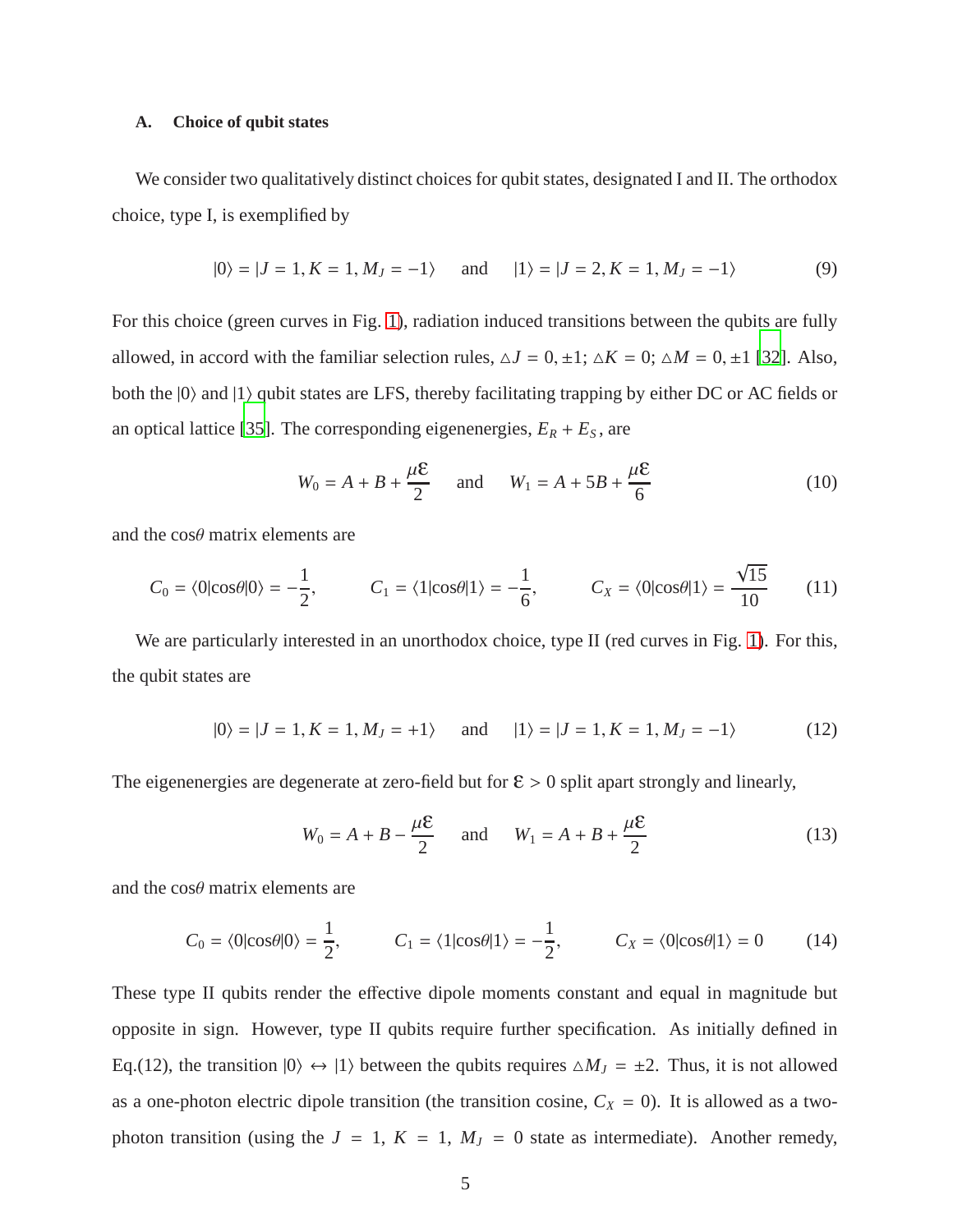simpler to implement, is to use a molecule that contains a nuclear quadrupole moment. Even a small quadrupole coupling constant typically introduces sufficient mixing of Stark states to make  $\Delta M_J = \pm 2$  transitions become prominent in microwave or radiofrequency spectra [\[36\]](#page-24-7). In accord with theory [\[32,](#page-24-3) [37](#page-24-8)], in the next subsection we show that modifying the type II qubit choice to exploit the quadrupole hyperfine structure renders  $C_X \neq 0$ , enabling  $|0\rangle \leftrightarrow |1\rangle$  to occur as a onephoton transition.

In another contrast with type I, for type II qubits  $|0\rangle$  is HFS while  $|0\rangle$  is LFS. That is also often the case for qubit states considered for diatomic molecules, and is not regarded as a serious handicap [\[35](#page-24-6)]. Although HFS states are harder to trap, both HFS and LFS can be captured simultaneously in an AC trap or an optical lattice [\[35\]](#page-24-6).

### **B. Quadrupole perturbation of Stark states**

For simplicity, we consider symmetric top molecules having only one atom with a nuclear quadrupole moment, with that atom located on the symmetry axis. We also treat explicitly only cases in which the nuclear spin  $I = 1$  for that atom, and the quadrupole interaction is much smaller than the Stark energy. The  $CH_3CN$  molecule [\[38\]](#page-24-9) is a prototypical case: for the <sup>14</sup>N nucleus (spin *I* = 1), the quadrupole coupling constant is  $eqQ = -4.22$  MHz. For conditions in prospect for a quantum computer, usually  $\mu \mathcal{E} > 100$  MHz. A first-order perturbation treatment, referred to as the "strong-field approximation" [\[32](#page-24-3), [37\]](#page-24-8), and governed by the ratio  $eqQ/\mu\epsilon$ , hence is appropriate for this example and many others.

When set-up in the usual  $|JKM_JIM_I\rangle$  basis, with  $M_I$  the projection of the nuclear spin on the E-field direction, the Hamiltonian matrix,  $\mathbf{H}_R + \mathbf{H}_S + \mathbf{H}_Q$ , is diagonal in *J*, *K*, and *I*. The  $\mathbf{H}_R$  and  $\mathbf{H}_S$  portions are also diagonal in  $M_J$  and  $M_I$  whereas  $\mathbf{H}_Q$  has off-diagonal elements which connect  $M_J$  and  $M_I$  states differing by up to two units. In consequence of the resulting mixing, neither  $M_J$ nor  $M_I$  is a "good" quantum number. Their sum,  $M_J + M_I$  remains good, however, since the total angular momentum along the field must be constant. Accordingly, we modify our choices for the  $|0\rangle$  and  $|1\rangle$  qubits of Eqs.(9) and (12), that involve  $M_J = \pm 1$ , to specify them further as particular hyperfine components with  $M_J + M_I = 0$ . In Appendix A we evaluate the contributions from  $\mathbf{H}_Q$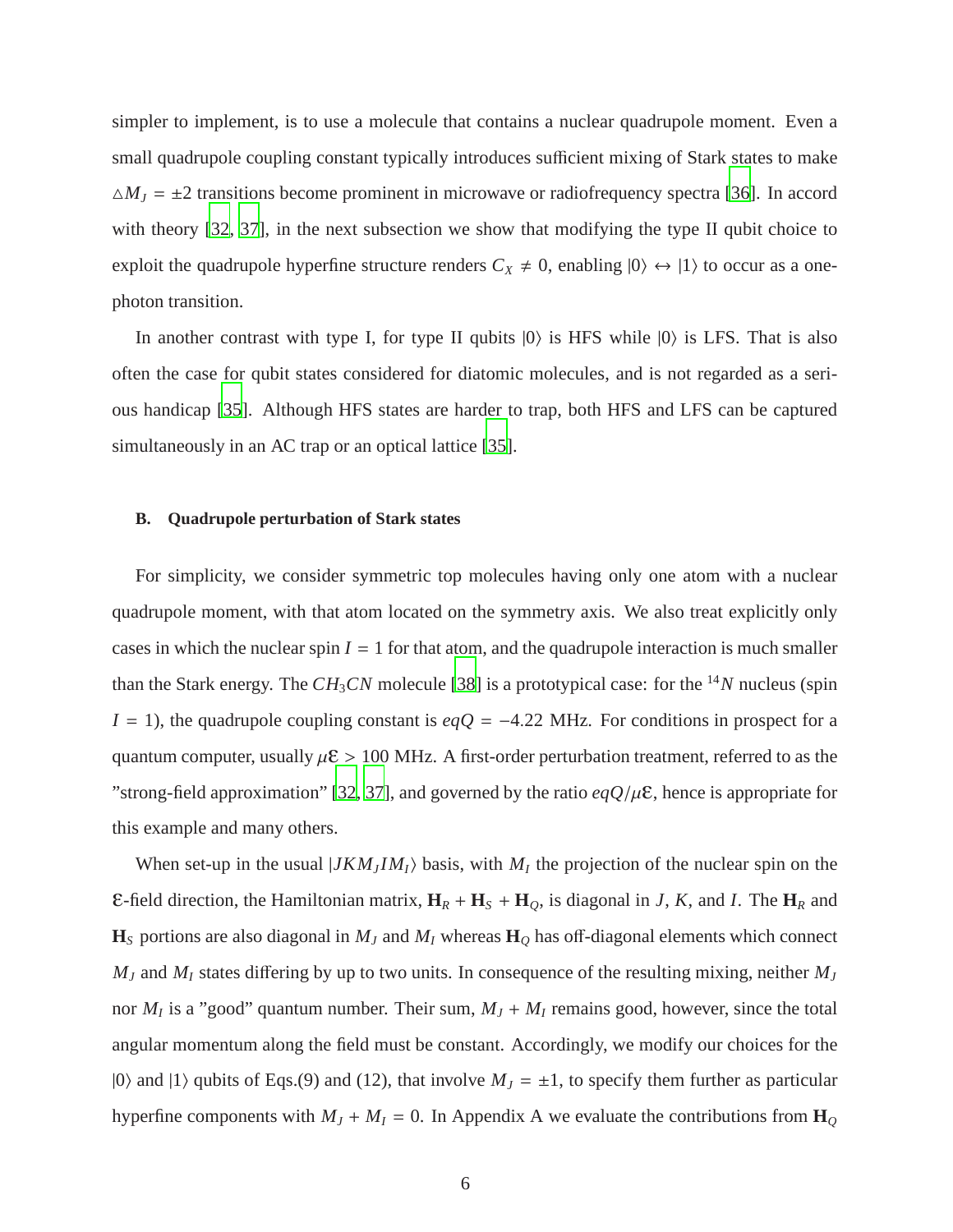to the qubit eigenenergies and cosine matrix elements.

In first-order, the quadrupole interaction simply adds to the qubit eigenvalues of Eq. (10) or (13) a diagonal term given by

$$
E_Q = eqQ/40 \quad \text{or} \quad eqQ/56 \tag{15}
$$

for  $J = 1$  or  $J = 2$ , respectively.

The cosine matrix elements of Eqs.(11) and (14) are augmented by terms involving  $w =$  $|eqQ|/\mu\epsilon$ , given in Table I. Since typically  $w < 10^{-2}$ , these contributions are insignificant for type I qubits, and for the  $C_0$  or  $C_1$  elements for type II qubits, but of major importance in the  $C_X$ transition element for type II, which would otherwise be zero. Even when  $C_X$  is very small, conventional power levels suffice to make transitions facile between the  $M_J = \pm 1$  Stark components [\[36\]](#page-24-7).

TABLE I: Cosine matrix elements for symmetric top qubits*<sup>a</sup>* .

|       | Type I qubits                         | Type II qubits                |
|-------|---------------------------------------|-------------------------------|
| $C_0$ | $-1/2 - 0.00168w + 0.0418w^2$         | $1/2 - 0.00347w - 0.0213w^2$  |
| $C_1$ | $-1/6 + 0.00526w + 0.0218w^2$         | $-1/2 - 0.00168w + 0.0418w^2$ |
| $C_X$ | $\sqrt{15}/10 - 0.00658w - 0.0437w^2$ | $0 + 0.153w - 0.0108w^2$      |

*a*Terms in  $w = |eqQ|/\mu \mathbf{E}$  are contributions from quadrupole coupling. These were fitted to results of numerical calculations (see Appendix A) extending over the range *w* < 1.

#### **III. TWO INTERACTING DIPOLES**

Adding a second trapped polar symmetric top, identical to the first but a distance  $r_{12}$  apart, introduces the dipole-dipole coupling interaction,

$$
V_{d-d} = \frac{\mu_1 \cdot \mu_2 - 3(\mu_1 \cdot \mathbf{n})(\mu_2 \cdot \mathbf{n})}{|\mathbf{r}_1 - \mathbf{r}_2|^3}
$$
(16)

Here **n** denotes a unit vector along  $\mathbf{r}_{12}$ . In the presence of an external field, it becomes appropriate to express *V<sup>d</sup>*−*<sup>d</sup>* in terms of angles related to the field direction (Appendix A in ref. [\[29](#page-24-0)]). The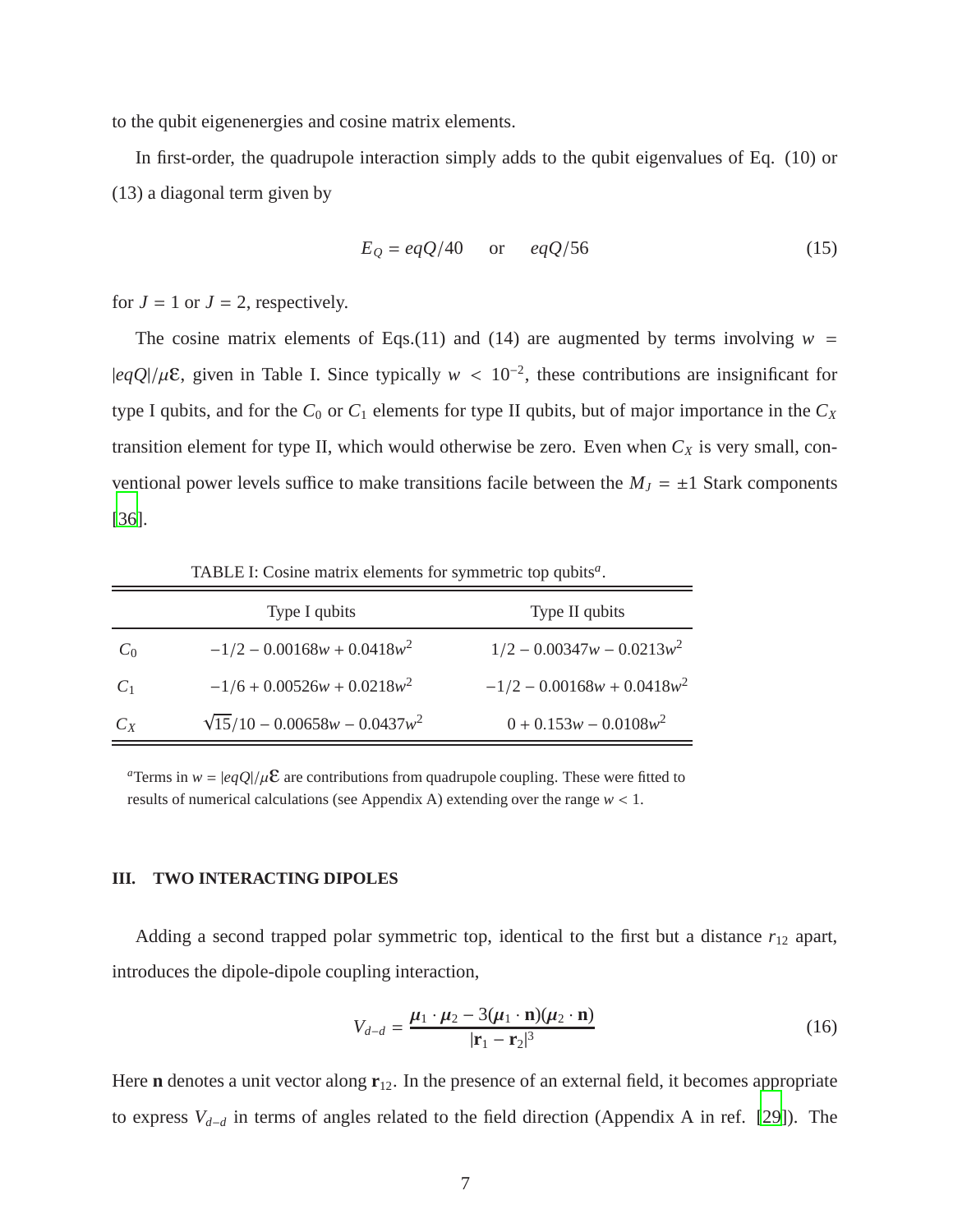result after averaging over azimuthal angles reduces to

$$
V_{d-d} = \Omega(1 - 3\cos^2 \alpha)\cos\theta_1 \cos\theta_2 \tag{17}
$$

where  $\Omega = \mu^2/r_{12}^3$ , the angle  $\alpha$  is between the **r**<sub>12</sub> vector and the field direction and polar angles  $\theta_1$ and  $\theta_2$  are between the  $\mu_1$  and  $\mu_2$  dipoles and the field direction.

When set up in a basis of the qubit states (either type I or II) for the pair of molecules,  $\{|00\rangle, |01\rangle, |10\rangle, |11\rangle\},\$  the  $H_R + H_S$  portion of the Hamiltonian takes the form

$$
\begin{pmatrix}\nW_0 + W'_0 & 0 & 0 & 0 \\
0 & W_0 + W'_1 & 0 & 0 \\
0 & 0 & W_1 + W'_0 & 0 \\
0 & 0 & 0 & W_1 + W'_1\n\end{pmatrix}
$$
\n(18)

and the *V<sup>d</sup>*−*<sup>d</sup>* portion is

$$
\Omega_{\alpha} \begin{pmatrix} C_{0}C_{0}^{\prime} & C_{0}C_{X}^{\prime} & C_{X}C_{0}^{\prime} & C_{X}C_{X}^{\prime} \\ C_{0}C_{X}^{\prime} & C_{0}C_{1}^{\prime} & C_{X}C_{X}^{\prime} & C_{X}C_{1}^{\prime} \\ C_{X}C_{0}^{\prime} & C_{X}C_{X}^{\prime} & C_{1}C_{0}^{\prime} & C_{1}C_{X}^{\prime} \\ C_{X}C_{X}^{\prime} & C_{X}C_{1}^{\prime} & C_{1}C_{X}^{\prime} & C_{1}C_{1}^{\prime} \end{pmatrix}
$$
\n
$$
(19)
$$

where  $\Omega_a = \Omega(1 - 3\cos^2\alpha)$ . The primes attached to quantities for the second dipole indicate that the external field magnitude will differ at its site; that is necessary for addressing the sites and to ensure that the qubit states  $|01\rangle$  and  $|10\rangle$  differ in energy.

### **A. Evaluating entanglement of eigenstates**

The form of the Hamiltonian in Eqs. (18) and (19) is identical to that for two polar diatomic molecules, treated in ref. [\[29\]](#page-24-0). Thus, we follow the same procedures in evaluating eigenstate properties and entanglement for symmetric tops, merely introducing the appropriate matrix elements for qubits of types I and II (as specified in Sec IIA). We again use unitless reduced variables,  $x =$  $\mu \mathcal{E}/B$  and  $y = \Omega_{\alpha}/B$ ; in terms of customary units, these are given by

$$
x = \mu \mathcal{E}/B = 504\mu(\text{Debye})\mathcal{E}(kV/cm)/B(MHz)
$$
 (20)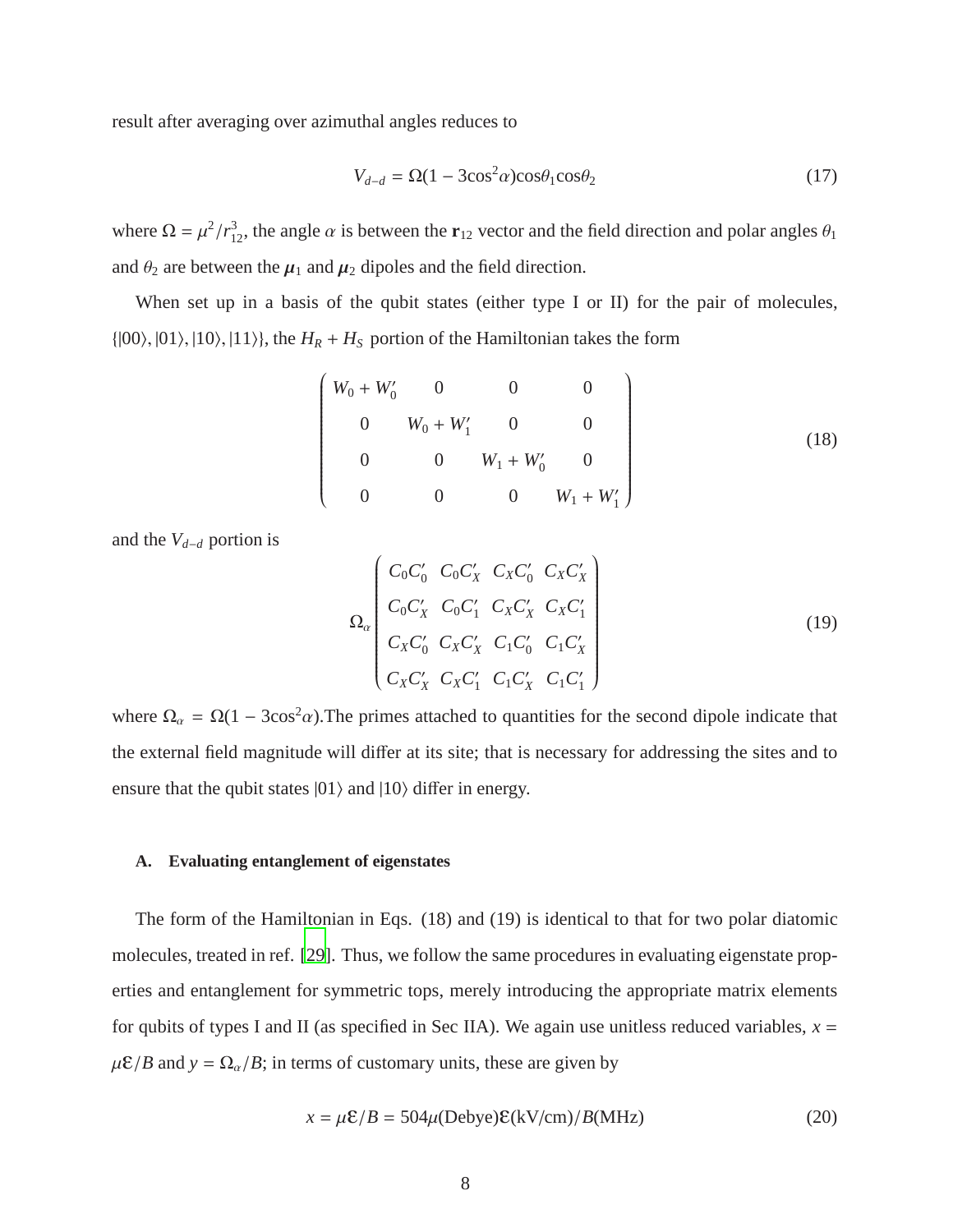$$
y = \Omega_{\alpha}/B = 1.51 \times 10^{-4} \mu^{2} \text{(Debye)} / r^{3} \text{(µm)} / B(\text{MHz}) \tag{21}
$$

Likewise, we use  $z = \frac{eqQ}{B}$  for quadrupole coupling terms. The pertinent ranges are  $x < 1$ ,  $y <$ 10<sup>-5</sup>, and  $|z|$  < 5 × 10<sup>-3</sup> for candidate symmetric tops (with dipole moments  $μ$  < 4 D, quadrupole coupling  $|eqQ| < 10$  MHz, and rotational constants  $B > 2000$  MHz) under conditions deemed practical for prospective quantum computer designs (field strengths  $\epsilon$  < 1 kV/cm, intermolecular spacings  $r \sim 0.5 \mu m$ ). Unless otherwise noted, we take  $\alpha = 90^\circ$ . In the pertinent regime, the dependence on *x*, *y*, and *z* of the eigenenergies is simply linear in all three variables.

Another key variable is  $\Delta x = x' - x$ , specified by the difference in the field strength at adjacent qubit sites. As the site addresses are provided by observing the one-qubit transition,  $|0\rangle \leftrightarrow |1\rangle$ , the size of  $\Delta x$  must be large enough to produce a clearly resolvable Stark shift between the sites. Yet  $\triangle x$  must not exceed  $X_R/N$ , where N is the number of sites and  $X_R$  the range in x of field strengths considered feasible. To benefit from keeping the field strength relatively low, we take  $X_R \sim 1$ ; then to accommodate *N* sites requires  $\Delta x < X_R/N$ . At least for exploratory calculations for up to  $N \sim 10^3$ , we consider  $10^{-4} < \Delta x < 10^{-2}$  appropriate.

Tables II and III exhibit properties, for qubit types I and II, respectively, of the four eigenstates of the two-dipole system, listed in order of increasing energy  $(i = 1 \rightarrow 4)$ . The eigenvalues are obtained as simple explicit functions of *x*, *x* ′ , *y*, *z*, applicable to any polar symmetric top molecule and conditions within the pertinent regime specified above. Also indicated, in order of magnitude only, are quantities that express the extent of entanglement among the qubit basis states, but must be evaluated by numerical means. Entanglement is exhibited most directly in the coefficients with which the qubit basis states appear in the eigenfunctions,

$$
\Psi_i = a_i |00\rangle + b_i |01\rangle + c_i |10\rangle + d_i |11\rangle \tag{22}
$$

In Appendix B, we give somewhat cumbersome formulas for these coefficients in terms of  $x$ ,  $x'$ , *y*, *z*. Tables II and III show just orders of magnitude, evaluated for *CH*<sub>3</sub>*CN*, under conditions specified in Table IV. This is done to illustrate most simply a major point: In the pertinent range, the entanglement is so feeble that the successive eigenfunctions Ψ*<sup>i</sup>* differ only slightly from the respective basis qubits,  $\{ |00\rangle, |01\rangle, |10\rangle, |11\rangle\}$ ; there is little admixture with other qubits.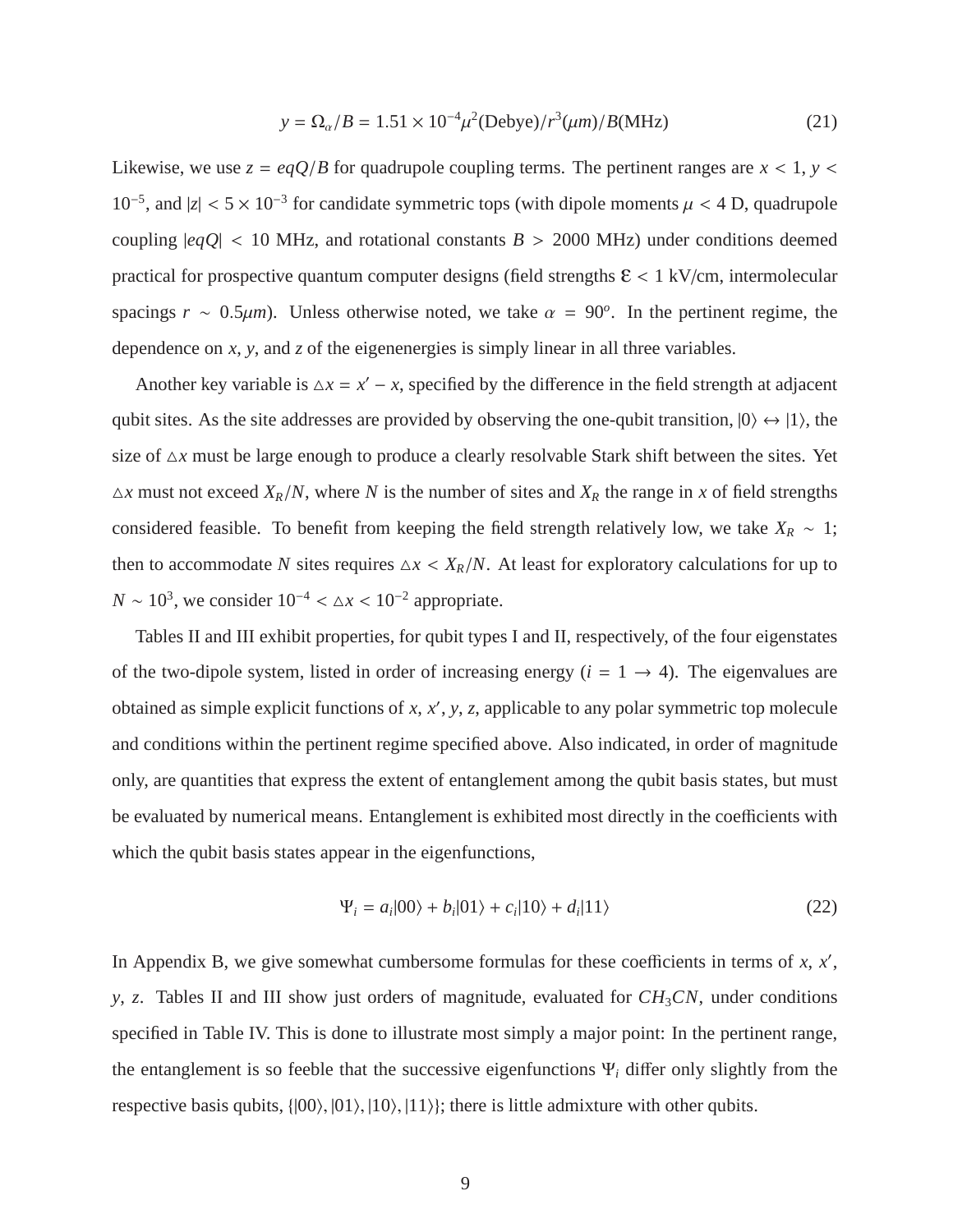| i | $(E_i - 2A)/B$                                                           | $\Psi_i$ | $ 00\rangle$  | $ 01\rangle$                                    | $ 10\rangle$ | $ 11\rangle$                                             | $C_{12}$ |
|---|--------------------------------------------------------------------------|----------|---------------|-------------------------------------------------|--------------|----------------------------------------------------------|----------|
|   | 1 $2 + \frac{x}{2} + \frac{x'}{2} + \frac{y}{4} + \frac{z}{20}$          |          |               | $1 - O(10^{-15})$ $+ O(10^{-8})$ $+ O(10^{-8})$ |              | $-O(10^{-8})$ $O(10^{-8})$                               |          |
|   | 2  6 + $\frac{x}{2}$ + $\frac{x'}{6}$ + $\frac{y}{12}$ + $\frac{3z}{70}$ |          |               | $-O(10^{-8})$ $1-O(10^{-7})$ $-0.0009$          |              | $+O(10^{-8})$ 0.0018                                     |          |
|   | 3 $6 + \frac{x'}{2} + \frac{x}{6} + \frac{y}{12} + \frac{3z}{70}$        |          | $-O(10^{-8})$ |                                                 |              | $-0.0009$ $1 - O(10^{-7})$ $+O(10^{-8})$ 0.0018          |          |
|   | 4 $10 + \frac{x}{6} + \frac{x'}{6} + \frac{y}{36} + \frac{z}{28}$        |          | $+O(10^{-8})$ |                                                 |              | $-O(10^{-8})$ $-O(10^{-8})$ $1-O(10^{-15})$ $O(10^{-8})$ |          |

TABLE II: Eigenproperties for  $N = 2$  symmetric top dipoles, type I qubits<sup>a</sup>.

*a*Here  $x = \mu \mathcal{E}/B = 0.0107$ ,  $y = \Omega_{\alpha}/B = 2 \times 10^{-6}$ ,  $z = eqQ/B = 5 \times 10^{-4}$ ,  $\Delta x = x' - x = 10^{-3}$ .

TABLE III: Eigenproperties for  $N = 2$  symmetric top dipoles, type II qubits<sup>a</sup>.

| <i>i</i> $(E_i - 2A)/B$ $\Psi_i$                                      | $ 00\rangle$   | $ 01\rangle$                                   | $ 10\rangle$ | $ 11\rangle$                                                                         | $C_{12}$ |
|-----------------------------------------------------------------------|----------------|------------------------------------------------|--------------|--------------------------------------------------------------------------------------|----------|
| 1 $2 - \frac{x}{2} - \frac{x'}{2} + \frac{y}{4} + \frac{z}{20}$       |                | $1 - O(10^{-17})$ $-O(10^{-9})$ $-O(10^{-9})$  |              | $-O(10^{-12})$ $O(10^{-12})$                                                         |          |
| 2 $2 + \frac{x}{2} - \frac{x'}{2} - \frac{y}{4} + \frac{z}{20}$       |                | $+O(10^{-9})$ $1 - O(10^{-17})$ $-O(10^{-10})$ |              | $+O(10^{-9})$ $O(10^{-9})$                                                           |          |
| 3 2 + $\frac{x'}{2}$ - $\frac{x}{2}$ - $\frac{y}{4}$ + $\frac{z}{20}$ |                |                                                |              | $+O(10^{-9})$ $+O(10^{-10})$ $1-O(10^{-17})$ $+O(10^{-9})$ $O(10^{-9})$              |          |
| 4 2 + $\frac{x}{2}$ + $\frac{x'}{2}$ + $\frac{y}{4}$ + $\frac{z}{20}$ | $+O(10^{-12})$ |                                                |              | $-O(10^{-9}) \qquad \quad -O(10^{-9}) \qquad \quad 1-O(10^{-17}) \qquad O(10^{-12})$ |          |

*a*Here  $x = \mu \mathcal{E}/B = 0.0107$ ,  $y = \Omega_{\alpha}/B = 2 \times 10^{-6}$ ,  $z = eqQ/B = 5 \times 10^{-4}$ ,  $\Delta x = x' - x = 10^{-3}$ .

| Properties        |            | Reduced variables <sup><i>a</i></sup>                            |
|-------------------|------------|------------------------------------------------------------------|
| $\mu$             | 3.92 D     | $x = \mu \mathcal{E}/B = 0.0107$                                 |
| B                 | 9198.8 MHz | $\Delta x = \mu(\mathbf{\Sigma}' - \mathbf{\Sigma})/B = 10^{-3}$ |
| eqQ               | $-422$ MHz | $y = \Omega_\alpha / B = 2 \times 10^{-6}$                       |
| $\mu$ E           | 988 MHz    | $z = \frac{eqQ}{B} = 4.6 \times 10^{-4}$                         |
| $\Omega_{\alpha}$ | 18.5 kHz   | $w =  eqQ /\mu \mathcal{E} = 4.3 \times 10^{-3}$                 |

TABLE IV: Parameters for *CH*3*CN* molecule.

*a* For "pertinent" conditions,  $\mathcal{E} = 500$  V/cm,  $r = 0.5 \mu m$ ; See Eqs (20) and (21).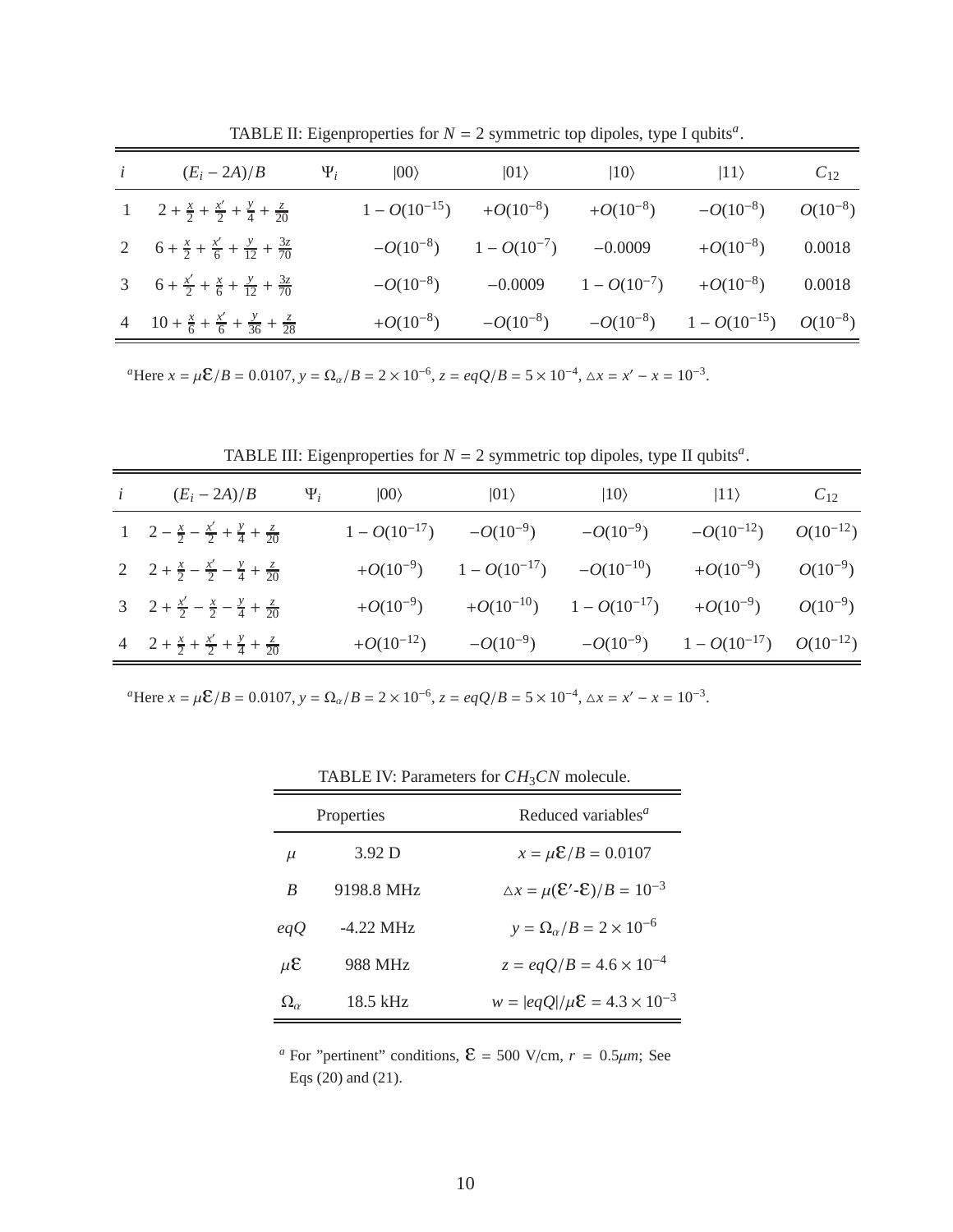#### **B. Pairwise concurrence of eigenstates**

A quantitative measure of entanglement is provided by the pairwise concurrence function,  $C_{12}$ , which becomes unity when entanglement is maximal and zero when it is entirely lacking. The general prescription for evaluating *C*<sup>12</sup> involves somewhat arcane manipulations of the density matrix [\[39](#page-24-10)]. However, it becomes simple here as the entanglement arises entirely from off-diagonal terms in the  $V_{d-d}$  matrix of Eq.(19). These terms are small, since they are all proportional to *y*, which is <  $10^{-5}$ . Otherwise the off-diagonal terms contain either  $C_X$ , or  $C_X^2$ , factors essentially independent of *x* or *x*<sup>'</sup>; for type I qubits,  $C_X \sim 0.4$  and for type II qubits  $C_X < 10^{-3}$ . Accordingly, as seen in Tables II and III, the ground eigenstate,  $\Psi_1$ , and the highest excited eigenstate,  $\Psi_4$ , are almost solely composed of the basis qubits  $|00\rangle$  and  $|11\rangle$ , respectively, especially for type II. In terms of the coefficients in Eq.(22), in this case  $C_{12}$  is to good approximation just  $2d_1$  or  $2a_4$ , for eigenstates 1 and 4, respectively. Thus, for eigenstates 1 and 4, we find

$$
C_{12} = K(x, x')[\Omega_\alpha / B]
$$
\n(23)

with weak dependence on *x*, given by

$$
K(x) = 0.03752 + 0.00312x + 0.00029x^2 \tag{24}
$$

and the dependence on *x'* is well represented by  $K(x, x') = [K(x)K(x')]^{1/2}$  when  $\Delta x = x' - x < 10^{-2}$ . The concurrence for a pair of polar diatomic molecules [\[29\]](#page-24-0) has this same form (for small  $\Omega_{\alpha}/B$ ), but the second-order Stark effect makes the  $K(x)$  coefficient much larger ( $> 0.12$  for  $x < 1$ ).

The  $C_{12}$  function becomes more interesting for the middle eigenstates,  $\Psi_2$  and  $\Psi_3$ . As seen in Tables II and III, for the conditions we refer to as "pertinent" these eigenstates are essentially just the  $|01\rangle$  and  $|10\rangle$  basis qubits, respectively. However, if  $\Delta x \rightarrow 0$ , the eigenenergies  $E_2$  and  $E_3$ become the same. In that limit, even very small *y* can produce strong entanglement of the  $|01\rangle$  and |10} qubits. Figure 2 illustrates how  $C_{12}$  varies as  $\Delta x$  is scanned over a range from well below to well above *<sup>y</sup>*; at least in principle that can be done by adjusting the ε-field and/or the spacing of the dipoles. The curve shown is given by

$$
C_{12} = 2|\alpha_{\pm}|/(1+\alpha_{\pm}^2)
$$
 (25)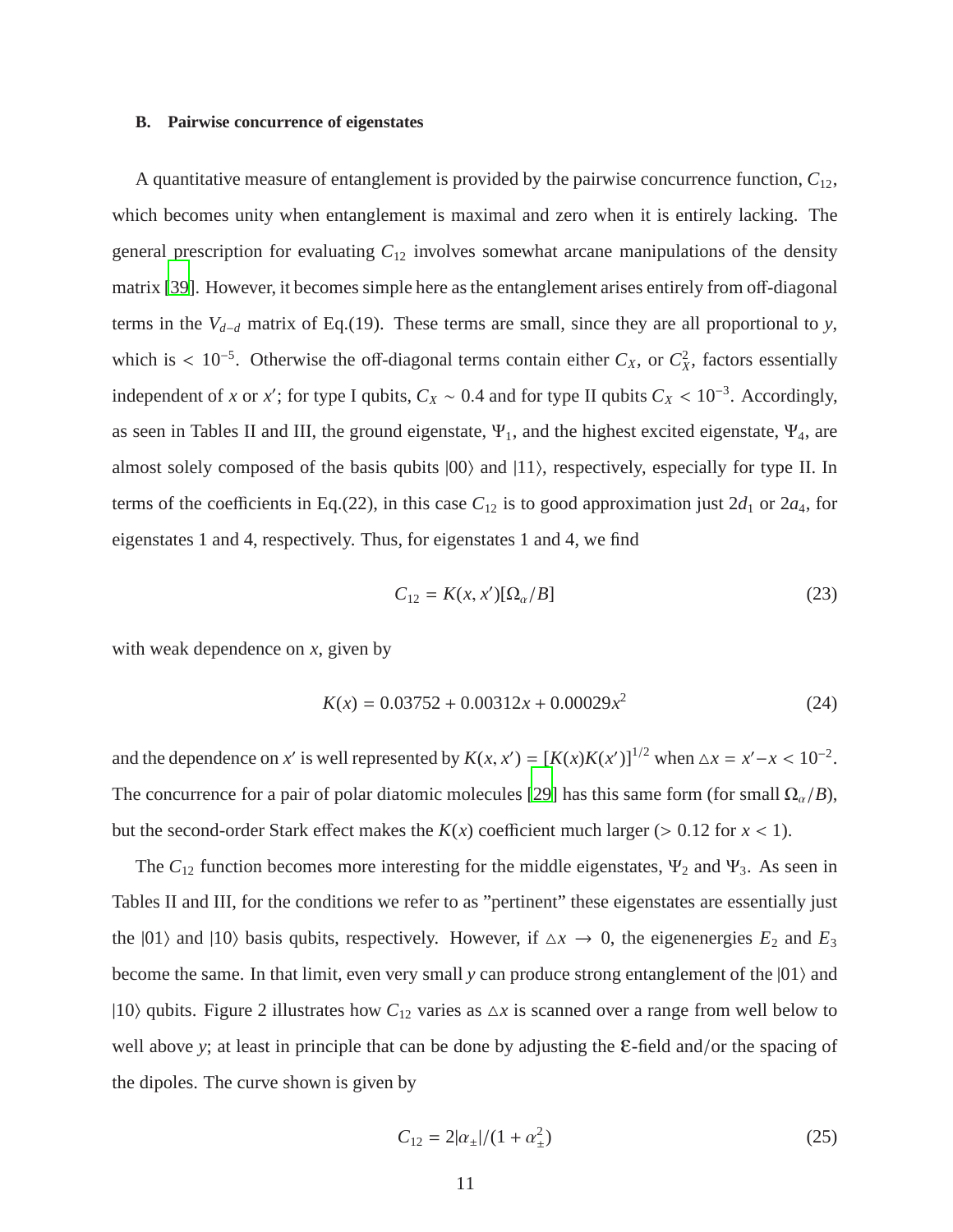with

$$
\alpha_{\pm} = \frac{(E_3 - E_2) \pm \left[ (E_3 - E_2)^2 + 4\Delta^2 \right]^{1/2}}{2\Delta} \tag{26}
$$

where  $\Delta = C_X^2 \Omega_a$ . This formula for  $C_{12}$  results from omitting all off-diagonal terms in the *V*<sub>*d*−*d*</sub> matrix except the pair that couple  $|01\rangle$  and  $|10\rangle$  along the antidiagonal. The eigenstates then become  $\Psi_2 = \Psi_+$  and  $\Psi_3 = \Psi_-,$  with

$$
\Psi_{\pm} = \frac{|10\rangle - \alpha_{\pm}|01\rangle}{\sqrt{1 + \alpha_{\pm}^2}}
$$
\n(27)

In the limit  $E_3 - E_2 \ll \Delta$  (i.e,  $\Delta x \ll y$ ), where  $\alpha_{\pm} \to \pm 1$  and  $C_{12} \to 1$ , the eigenfunctions become maximally entangled states, termed Bell states. Figure 2 also displays points obtained from numerical diagonalization of the Hamiltonian with all elements included in the *V<sup>d</sup>*−*<sup>d</sup>* matrix. For both type I (green points) and type II (red points), the numerical results agree very closely with the formula given in Eq.(25). It is a striking demonstration of the extent to which matrix elements that connect almost degenerate levels generate entanglement.

#### **C. Inducing large entanglement via resonant pulses**

Under the ultracold conditions needed to localize trapped molecules in the qubit sites, the two-dipole system is in its ground eigenstate,  $\Psi_1 \sim |00\rangle$ , wherein the entanglement is very small. However, the large entanglement often needed for quantum computing can be induced dynamically via resonant pulses to higher eigenstates [\[40,](#page-24-11) [41](#page-25-0)]. Several procedures have been presented for accomplishing this to use polar molecules in operating quantum logic gates [\[16](#page-23-5), [17,](#page-23-3) [23,](#page-24-12) [24](#page-24-13), [26,](#page-24-14) [27](#page-24-15), [42](#page-25-1)[–46\]](#page-25-2). Here we consider just a rudimentary version, exemplified with the CNOT gate, since our chief aim is to compare and contrast the symmetric top qubits of types I and II with the diatomic case treated in ref. [\[29](#page-24-0)].

Figures 3 and 4 give schematic diagrams, analogous to Fig. 10 of ref. [\[29](#page-24-0)], depicting available transitions among the two-dipole eigenstates. Table V lists the corresponding transition frequencies. In contrast to type I, for type II qubits the contributions from both the rotational constants and quadrupole coupling cancel out, hence the transition frequencies depend only on the Stark energy shifts and dipole-dipole interaction. Since the entanglement is so feeble for the eigenstates, as seen in Tables II and III, for a heuristic description we may speak as if the transitions simply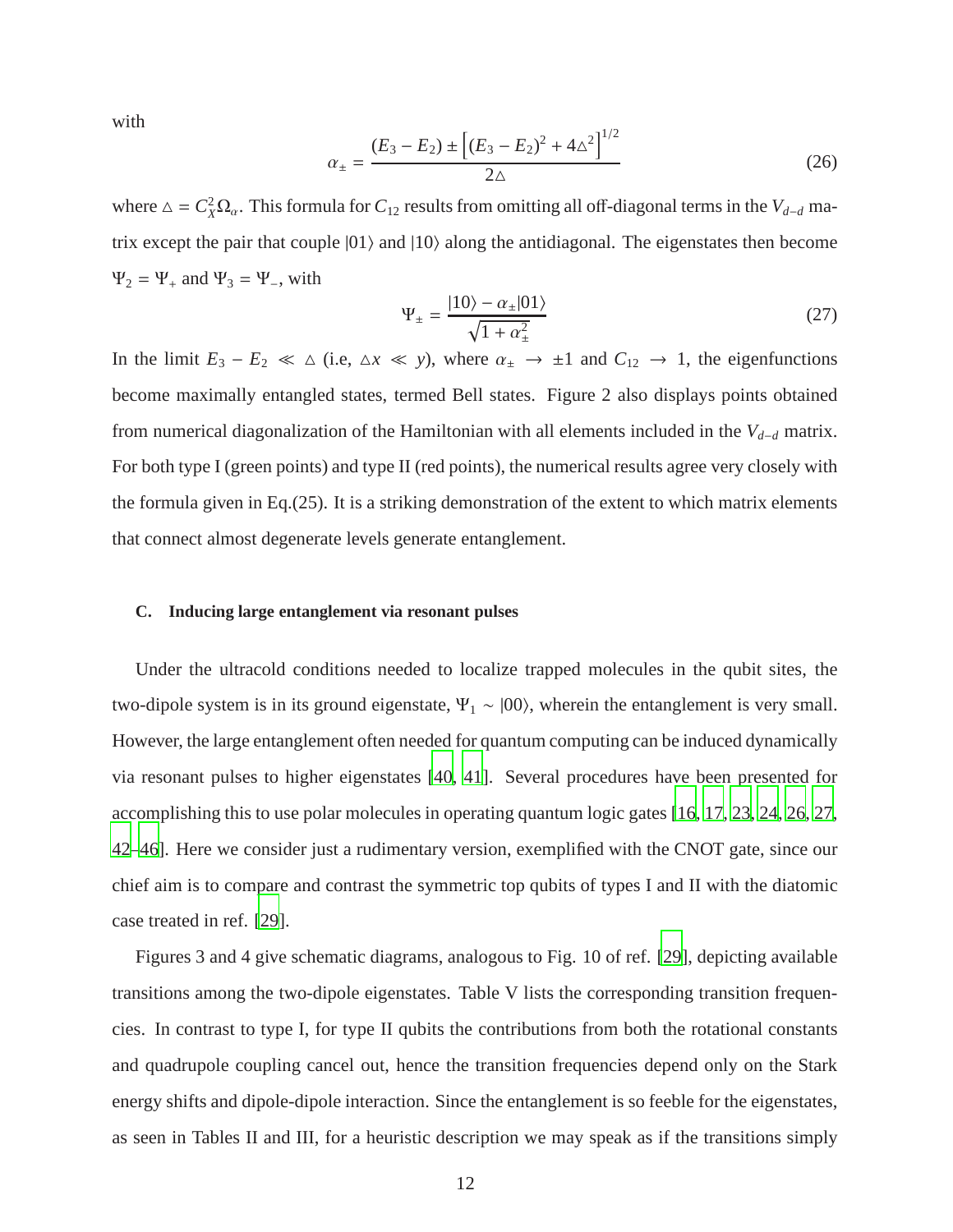occur between the unperturbed basis qubits. A typical procedure applies a  $\pi/2$  pulse resonant with the transition frequency  $\omega_1$  to transfer population from the ground eigenstate  $|00\rangle$  to the excited state  $|01\rangle$ , thereby putting the system into the state  $2^{-1/2}(|00\rangle + |01\rangle)$ . Then a  $\pi$  pulse resonant with the transition  $\omega_2$  between  $|01\rangle$  and  $|11\rangle$  will put the system into the state  $2^{-1/2}(|00\rangle + |11\rangle)$ , which is a completely entangled Bell state. The same process can be done applying a  $\pi/2$  pulse to  $\omega_3$ , followed by a  $\pi$  pulse to  $\omega_4$ .

|                  | Type I qubits             | Type II qubits |
|------------------|---------------------------|----------------|
| $\omega_1/B$     | $4 - x'/3 - y/6 - z/140$  | $x - y/2$      |
| $\omega_2/B$     | $4 - x/3 - y/18 - z/140$  | $x' + y/2$     |
| $\omega_3/B$     | $4 - x/3 - y/6 - z/140$   | $x'-y/2$       |
| $\omega_4/B$     | $4 - x'/3 - y/18 - z/140$ | $x + y/2$      |
| $\Delta\omega/B$ | y/9                       | ν              |

TABLE V: Transition frequencies between eigenstates of two dipoles*<sup>a</sup>* .

<sup>*a*</sup>Here  $x = \mu \mathcal{E}/B$ ,  $y = \Omega_a/B$ ,  $z = \frac{eqQ}{B}$ .

To carry out such procedures, the transition frequencies need to be unambiguously resolved from each other. As evident in Table V, for both type I and II qubits,  $\omega_1$  can be resolved from  $ω_2$  and  $ω_3$  from  $ω_4$  simply by adjusting the difference in external field strengths,  $Δx = x' - x$ . In frequency units, a Stark shift of  $\Delta x = 10^{-3}$  for  $CH_3CN$  is 3 MHz for type I qubits and 9 MHz for type II. The relative difference is far more in favor of type II, because  $\omega_1 = 35,869$  MHz for type I whereas it is only 988 MHz for type II. However, for either type such differences are easily resolvable in conventional microwave and radiofrequency spectroscopy.

Resolving  $\omega_1$  from  $\omega_4$  and  $\omega_2$  from  $\omega_3$  presents an experimental challenge. The frequency difference is governed simply by the dipole-dipole interaction, since

$$
\Delta \omega = \omega_4 - \omega_1 = \omega_2 - \omega_3 = \Omega_a (C_1 - C_0) (C'_1 - C'_0)
$$
\n(28)

The  $\Delta\omega$  shift is the essential feature of a CNOT gate:  $\omega_3$  transfers the target qubit on dipole 1 from  $|0\rangle$  to  $|1\rangle$  when the control qubit on dipole 2 is in  $|0\rangle$ , whereas  $\omega_2 = \omega_3 - \Delta\omega$  transfers the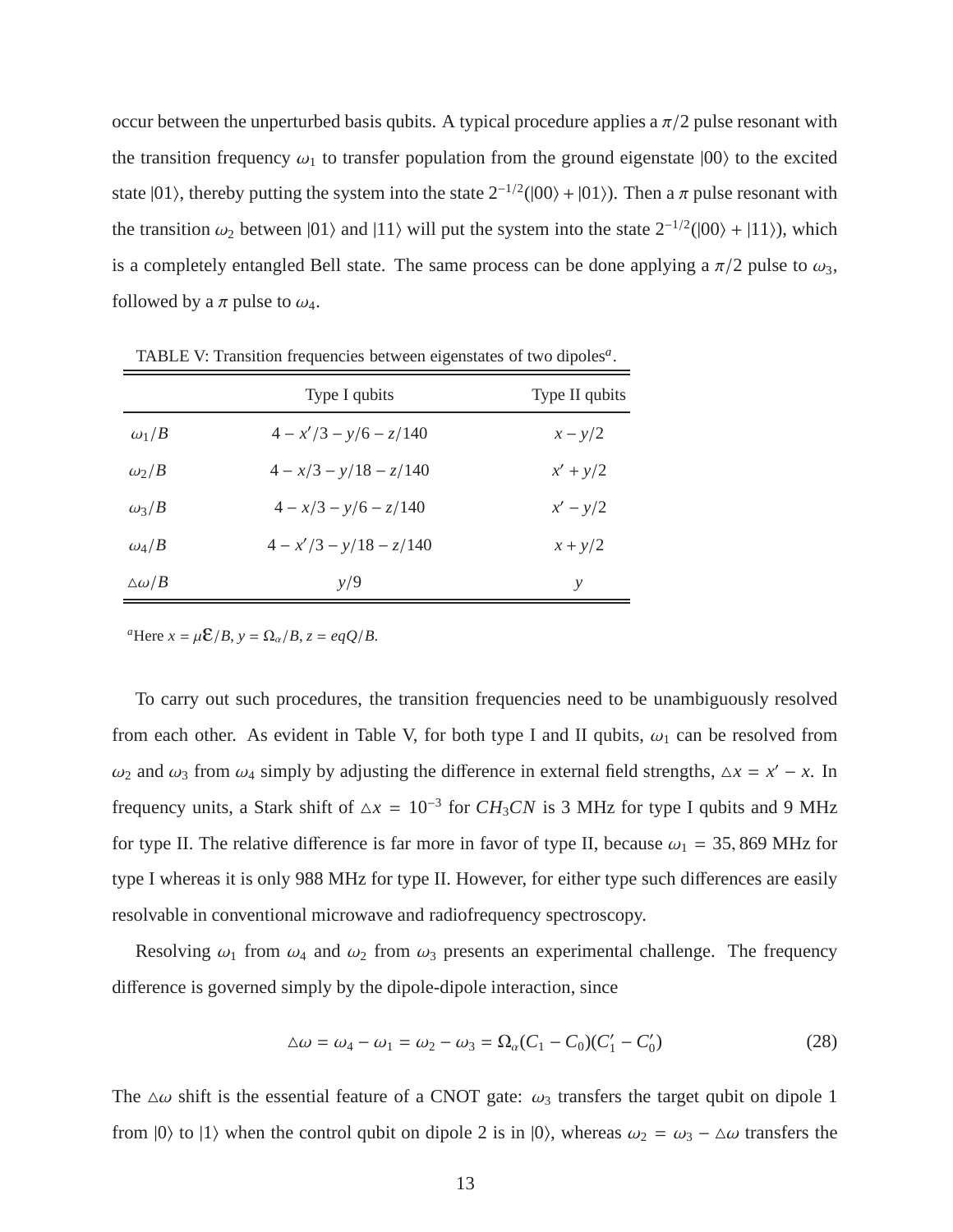target from  $|0\rangle$  to  $|1\rangle$  when the control is in  $|1\rangle$ . For  $\omega_1$  and  $\omega_4$  the roles of target and control sites are exchanged. Unlike the diatomic case [\[29\]](#page-24-0), for symmetric tops the cosine elements are nearly independent of the external field in the pertinent regime, except via the minor quadrupole terms included in Table I. Thus,

$$
\Delta \omega = \Omega_{\alpha}/9 \quad \text{for type I and} \quad \Delta \omega = \Omega_{\alpha} \quad \text{for type II} \tag{29}
$$

Here the significant advantage of type II occurs because both  $C_0$  and  $C_1$  are large and of opposite sign. In frequency units, for  $CH_3CN$  the  $\Delta\omega$  shift is only 2 kHz for type I and 18 kHz for type II. Again, the relative difference greatly favors type II, since  $\Delta\omega/\omega_1$  is more than a hundredfold larger than for type I.

As compared with candidate polar diatomic molecules [\[29](#page-24-0)], we expect prospects for resolving  $\Delta\omega$  for symmetric tops are improved in two ways: (1) The first-order Stark effect enables use of a much less strong external field. That should reduce line broadening caused by nonuniformity and fringing of the electric field. (2) The choice of Stark components for type II qubits lowers the transition frequencies between qubit states down to the radiofrequency range (often factors of 30-50 lower than transitions between rotational states, which occur in the microwave range). In molecular beam spectra, collision free but without trapping in an optical lattice, line widths are typically much smaller in the rf region; e.g., 2 kHz or below for  $\Delta J = 0$ ,  $\Delta M_J = \pm 1$  transitions [\[36\]](#page-24-7). The effect of the optical lattice on line widths is uncertain. It may introduce broadening via motional shifts, which are strongly dependent on the well depths required for trapping [\[47](#page-25-3)]. Such shifts have been avoided for ultracold atoms by use of "magic" optical trapping conditions [\[48\]](#page-25-4), but there might be less scope to do that for molecules. As yet, no line width data have been reported for ultracold molecules trapped in an optical lattice and subject to a sizable electric field. Thus, although less problematic for type II symmetric top qubits, the feasibility of resolving the  $\Delta\omega$  shift remains an open question.

# **D. Comparison with NMR**

A motivation for considering symmetric top type II qubits is the resemblance to spin-1/2 NMR, which has been extensively analyzed in the context of quantum computation [\[10](#page-23-6), [30](#page-24-1), [49](#page-25-5)[–52](#page-25-6)]. The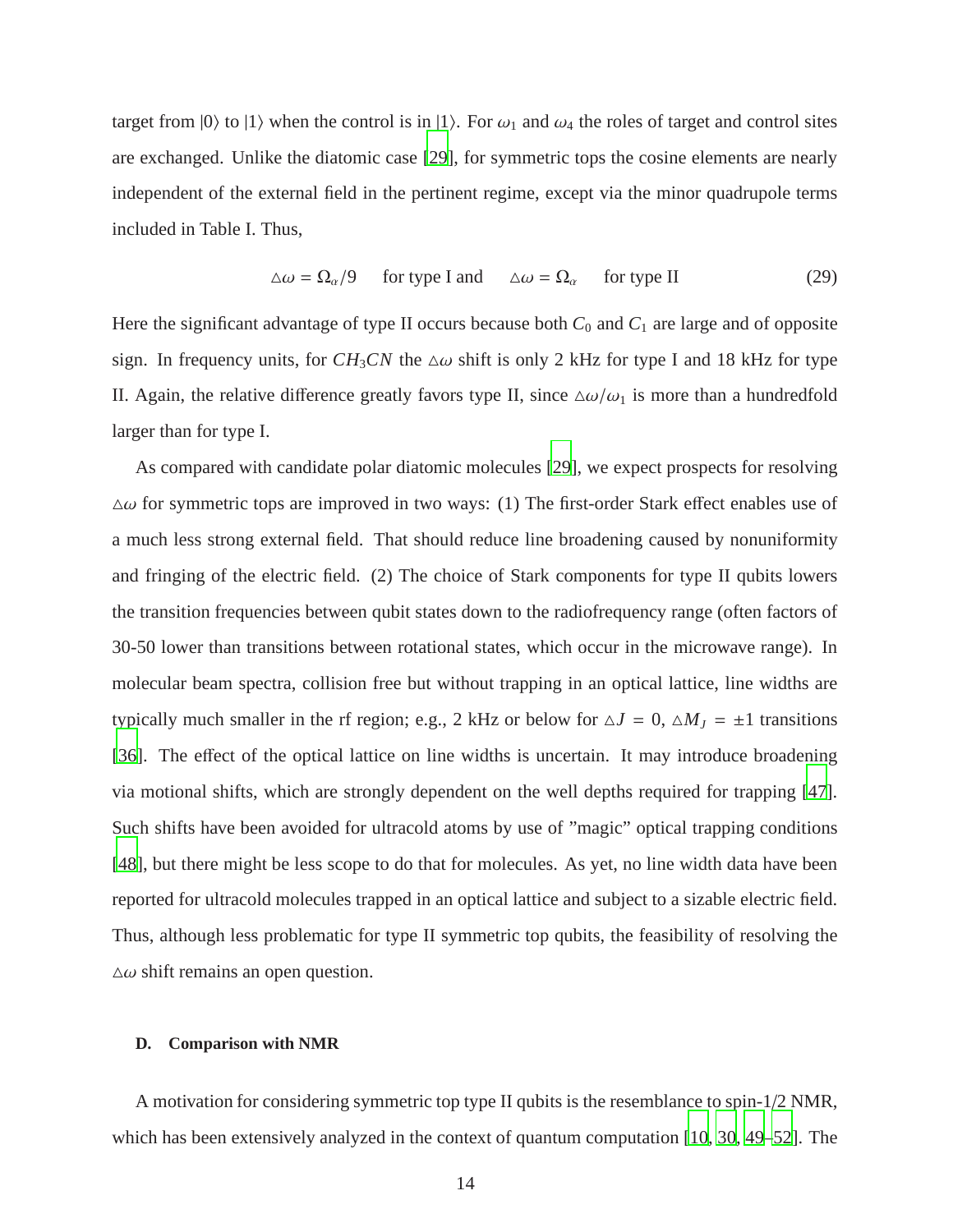resemblance stems from the unorthodox choice of  $\pm M_J$  Stark components for type II qubits. That renders the effective qubit dipole moments,  $\mu_{eff} = \mu \langle \cos \theta \rangle$ , which are essentially independent of the external field, equal in size but opposite in spatial orientation. There are further similarities. For the generic  $N = 2$  case, the corresponding Hamiltonian for NMR resembles our Eqs. (18) plus (19), except for omission of the rotational energy. The molecular dipoles are replaced by nuclear spins, the Stark field by a Zeeman field, and the dipole-dipole interaction by spin-spin coupling. Thereby our  $\Omega_{\alpha}$  is replaced by  $J_{12}$ , the spin-spin coupling parameter. Since the Zeeman energy terms are much larger than the spin-spin coupling, the equivalent of our *V<sup>d</sup>*−*<sup>d</sup>* matrix is usually approximated as simply diagonal [\[30\]](#page-24-1). Accordingly, the eigenstates are then just the basis qubits  $\{|00\rangle, |01\rangle, |10\rangle, |11\rangle\}$ , so entirely lack entanglement. That resembles our type II qubits when  $C_X = 0$ , in the absence of quadrupole coupling.

Another, different sort of similarity arises from the choice of NMR qubits as nuclear spins on different atoms within a molecule [\[49](#page-25-5)]. Even for atoms of the same kind, chemical shifts cause the effective external magnetic field to differ at different sites. This corresponds to the role of the gradient in electric field, emphasized in Sec.III, wherein  $\Delta x > 0$  is important both for addressing sites and for resolving the  $|01\rangle$  and  $|10\rangle$  qubit pairs.

Many procedures for producing dynamical entanglement in NMR systems by means of sequences of radiofrequency pulses have been developed and demonstrated in performing quantum gates and algorithms [\[10,](#page-23-6) [30](#page-24-1), [49](#page-25-5)[–52\]](#page-25-6). The prospects for adapting some of these to polar symmetric tops invite systematic study. We will not pursue that here, but mention an example pertinent to resolving  $\Delta\omega$ , the key frequency shift for implementing the CNOT gate. For NMR the analog of our Eq.(28) holds, with  $\Delta \omega = J_{12}$ .

Even if  $\Delta\omega$  is too small to be well resolved, another general way to perform a CNOT gate has been demonstrated in a NMR spin system [\[52\]](#page-25-6). Because qubits in both sites 1 and 2 are in superposition states of  $|0\rangle$  and  $|1\rangle$ , the qubit at site 1 comprises two populations, one coupled to the qubit at site 2 in the  $|0\rangle$  state and the other to the  $|1\rangle$  state there. By means of a  $\pi/2$  pulse, the qubit at site 1 can be rotated into the transverse plane, where both populations will undergo Larmor precession, but with different frequencies. After a time  $\sim 1/\Delta\omega$ , the two populations are 180<sup> $\degree$ </sup> out of phase. Then another  $\pi/2$  pulse can be performed to place both populations at site 1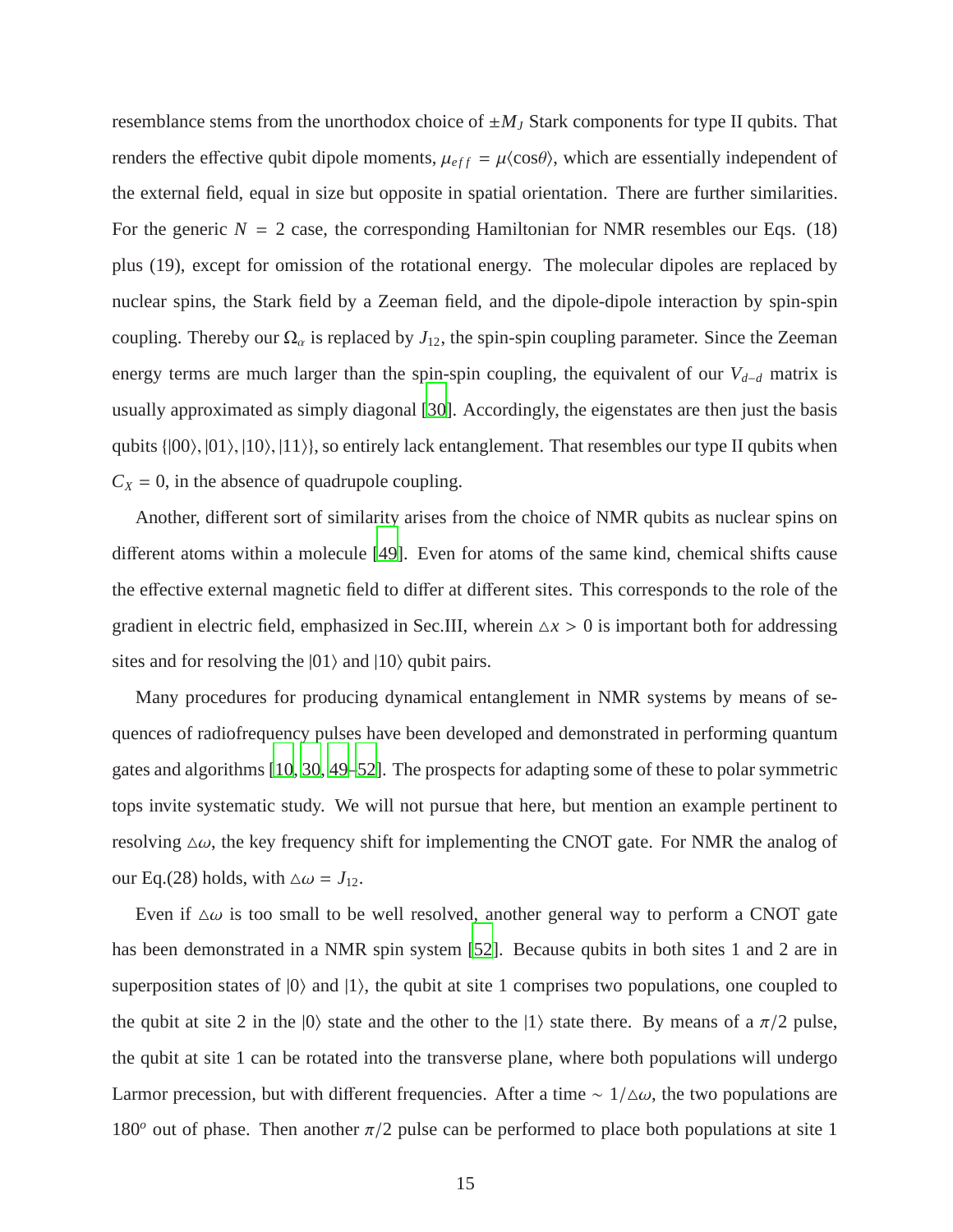along the z-axis. The net effect is to complete a CNOT gate with the qubit at site 2 controlling that at site 1. At least in principle, such procedures, well developed in NMR, seem applicable to symmetric top type II qubit states.

# **IV. CONCLUSIONS AND PROSPECTS**

The seminal proposal by DeMille [\[15](#page-23-4)] envisioned a quantum computer using as qubits rotational states of ultracold polar molecules, trapped in an optical lattice, partially oriented in an external electric field and coupled by dipole-dipole interactions. Many aspects and variants have been extensively studied in the decade since, all considering diatomic molecules [\[22](#page-23-7)[–29\]](#page-24-0). As the external field has an essential role, the fact that the Stark effect is second-order for diatomic molecules has major consequences. The field strength must be sufficiently high to induce extensive hybridization of rotational states, so that the molecules undergo pendular oscillations about the field direction; otherwise rotational tumbling averages out the effective dipole moments in the laboratory frame. As discussed in Sec. IIIC, and more fully in ref. [\[29](#page-24-0)], line broadening by the high field handicaps resolution of  $\Delta\omega$ , the key frequency shift for 2-qubit operations.

We find that polar symmetric top molecules offer significant advantages. These come primarily from the first-order Stark effect, available for all states with *K* and *M<sup>J</sup>* nonzero. As symmetric tops in those states precess rather than tumble, the effective dipole moments are independent of the electric field strength (except at high fields). Because there is no need to induce pendular hybridization, a considerably lower external field can be used, thereby improving prospects for resolving the  $\Delta\omega$  shift. Moreover, in the first-order Stark effect the  $\pm M_J$  components are readily resolved (not possible for second-order). This enabled considering the  $|J = 1, K = 1, M_J = \pm 1\rangle$ Stark components as the basis qubits (our type II), rather than rotational states (type I). That lowers the transition frequencies between eigenstates (*cf.* Table V) to the radiofrequency range, again more congenial for resolving the  $\Delta\omega$  shift. Even more welcome, the use of  $\pm M_J$  components as qubits brings forth direct correspondences with spin-1/2 NMR systems. This opens up the prospect of exploiting with symmetric tops a wide repertoire of radiofrequency NMR techniques developed for quantum information processing.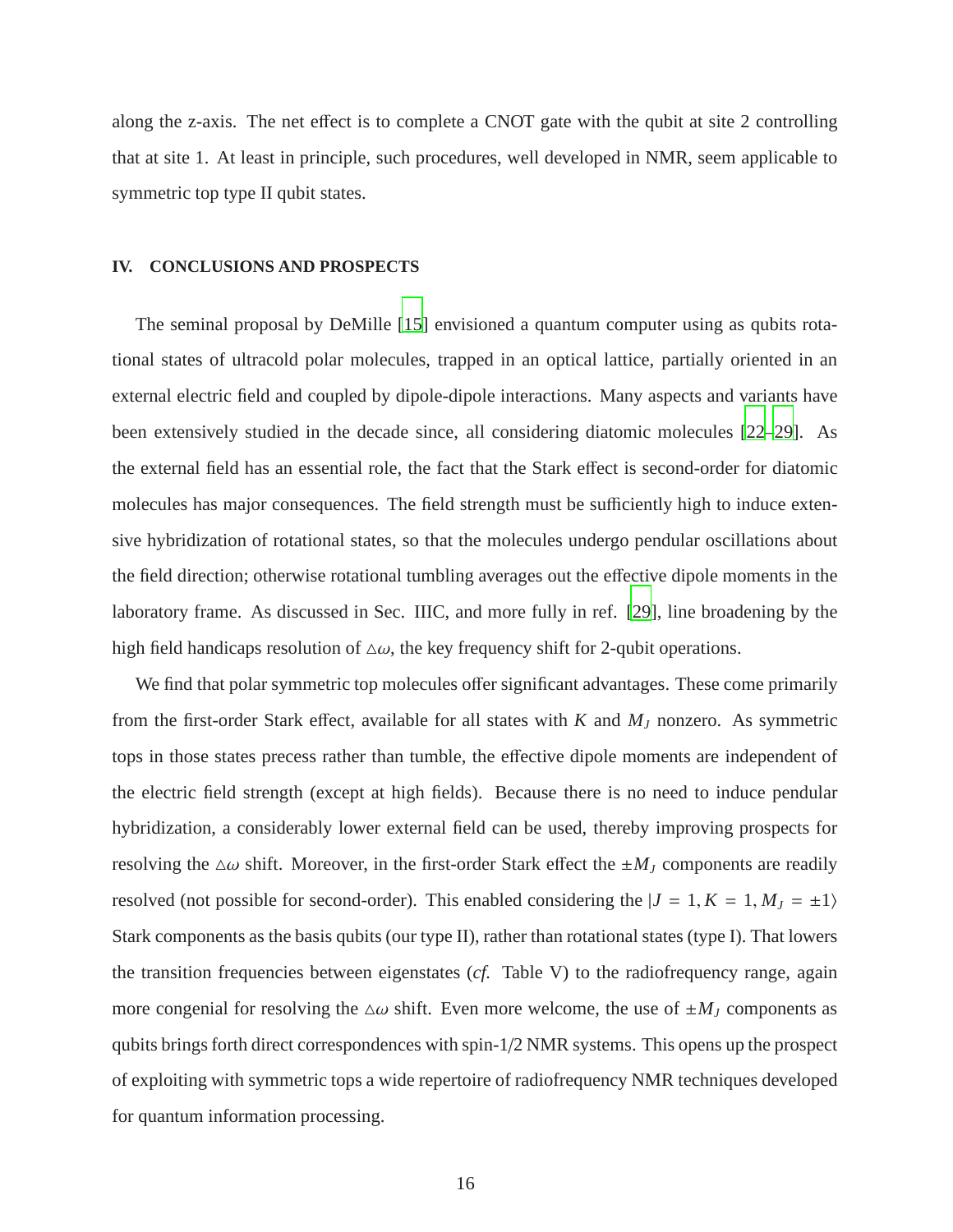Another prospect for dealing with the small size of the  $\Delta\omega$  shift involves spatial rather than frequency resolution. This is exemplified by quantum computer designs employing supercon-ducting flux qubits [\[53\]](#page-25-7). For these, the generic  $N = 2$  Hamiltonian in the case of transversely coupled qubits is much like our Eqs.(18) and (19). Instead of the Stark terms,  $\mu \mathcal{E}$  and  $\mu \mathcal{E}'$ , there appear single-qubit energy splittings, denoted  $\Delta_1$  and  $\Delta_2$ , respectively, and in place of  $\Omega_\alpha$  there appears the qubit-qubit coupling energy, denoted by  $\mathfrak{J}$  (unrelated to rotational angular momentum or NMR spin-spin). The analog of our *V<sup>d</sup>*−*<sup>d</sup>* matrix has nonzero elements only along the anti-diagonal (equivalent to setting our  $C_0$  and  $C_1 = 0$ ). However, for typical conditions,  $\Im \ll (\Delta_1 - \Delta_2)$ , the analog reduces just to the simple case described under our Eq.(26) and Fig. 2; the correspondence replaces our  $C_X^2 \Omega / (E_3 - E_2)$  by  $\Im / (\Delta_1 - \Delta_2)$ . The transitions involved in the CNOT gate (cf. Fig. 1b of ref. [\[53](#page-25-7)]) then occur in degenerate pairs,  $\omega_1 = \omega_4$  and  $\omega_2 = \omega_3$ . Therefore,  $\Delta \omega = 0$ , so frequency-selective operations are impossible. Yet, one transition of each degenerate pair can be selectively suppressed while coherently exciting the other, "by simultaneously driving both qubits with the resonant frequency of that pair, employing different amplitudes and phases" [\[53](#page-25-7)]. This method requires spatial resolution sufficient to enable qubits on different sites to be driven individually. That may not be feasible for our conditions, with polar molecules separated by only 0.5  $\mu$ m. Such a method is well suited to a proposed design with molecules trapped in QED cavities spaced  $\sim$  1 cm (!) apart along a superconducting transmission line resonator [\[16\]](#page-23-5).

As in our previous study of entanglement of polar diatomic molecules [\[29\]](#page-24-0), we provide a generic formulation in terms of reduced variables  $(x, \Delta x, y, z, w)$ . This makes our results applicable to a broad class of symmetric top molecules and range of conditions envisioned for proposed quantum computers. We also present specific results for the  $CH<sub>3</sub>CN$  molecule [\[38](#page-24-9)], regarded as a particularly suitable candidate, particularly for type II qubits. Its large dipole moment enhances the dipole-dipole interaction and hence the  $\Delta\omega$  shift, and its nitrogen atom supplies a quadrupole moment that makes the transition dipole  $C_X$  nonzero, thereby enabling  $\Delta M_J = \pm 2$  transitions between the type II qubits.

Many aspects important for quantum computing with polar molecules are not discussed here (trapping operations, sources of decoherence, and much more) because extensive analysis given for diatomic molecules [\[14,](#page-23-8) [16](#page-23-5)[–18](#page-23-9), [22](#page-23-7)[–29](#page-24-0)] pertains as well to symmetric tops. We note an ironic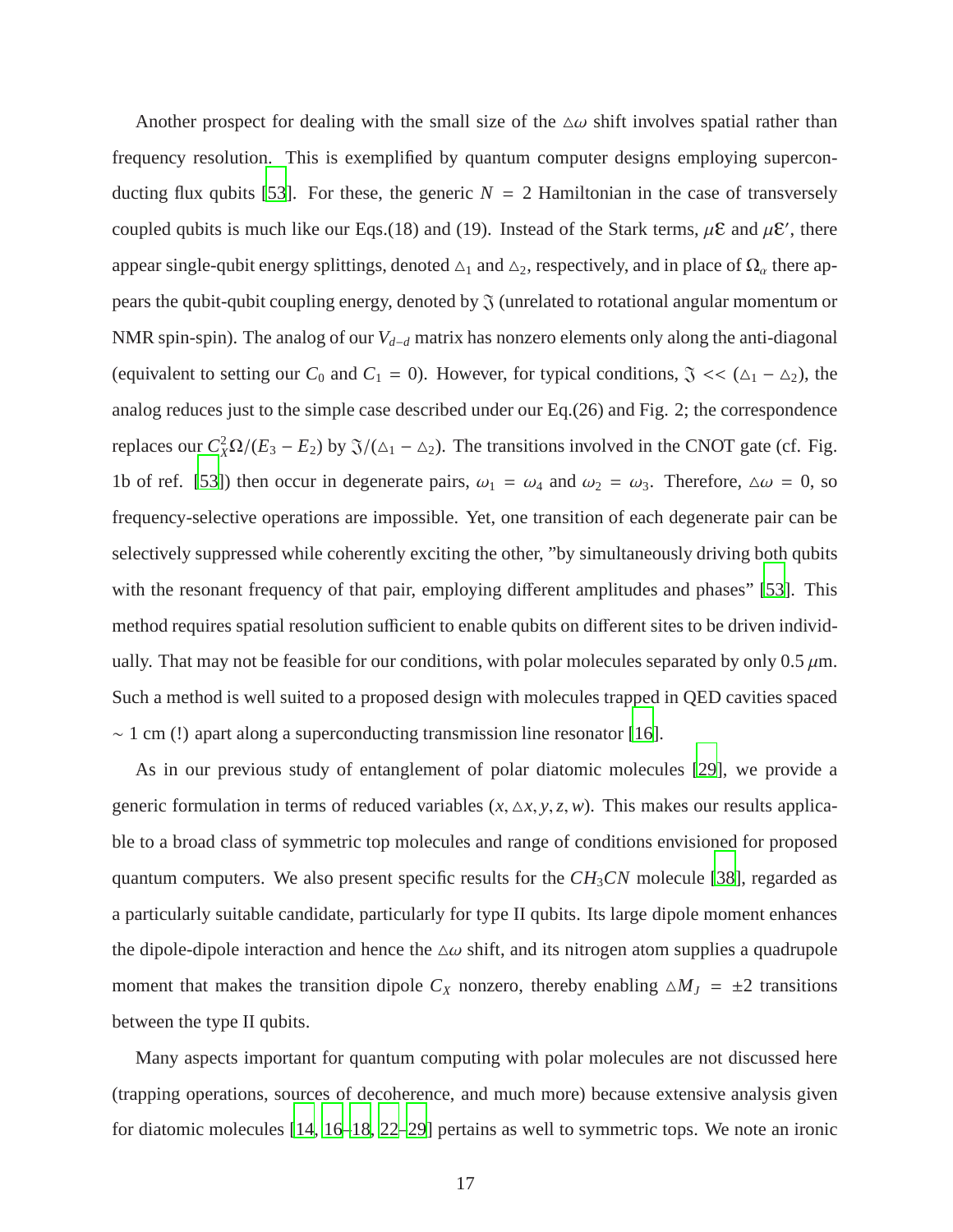exception. Auxiliary storage qubits are sometimes desired to minimize decoherence or to remove unwanted information [\[30\]](#page-24-1). Also, "switchable dipole" schemes have been devised to in effect turn dipole-dipole coupling "on" or "off" by transferring qubits between states with very different dipole moments. For diatomic molecules, such maneuvers typically involve excited electronic states; a prototype proposal [\[17](#page-23-3)] uses CO, for which the dipole moment in the ground  $X^1 \Sigma^+$  state is only 0.1 D, but in the metastable excited  $a^3$   $\prod$  state is 1.5 D. For a symmetric top, such things can be accomplished more simply by transfer to states with  $K$  or  $M_J$  zero, where the first-order Stark effect vanishes. For example, in the  $J = 1$ ,  $K = 1$  states of  $CH_3CN$  under the conditions of Table IV, for  $M_J = 0$  the second-order Stark effect [\[34](#page-24-5)] yields an effective dipole moment of only 0.084 D, whereas for  $M_J = \pm 1$  the first order Stark effect gives an effective moment of 1.96 D. A transfer  $M_J = \pm 1 \rightarrow 0$ , without change in the electric field strength, would reduce the dipole-dipole coupling 500-fold.

Symmetric tops offer many other options for qubits. Some, such as hyperfine structure, are also available with diatomic molecules. Others are not, such as doublet structures [\[54](#page-25-8)] produced by tunneling through barriers to inversion (e.g., in *NH*3) or internal rotation (e.g., in *CH*3*CF*3). If inversion is fast (∼ 1 Hz for *NH*<sup>3</sup> in ground state), the dipole flips rapidly and the Stark effect is second-order, whereas if inversion is slow (e.g. ∼ 1 year for *AsH*3), it is first-order. For internal rotation involving a three-fold barrier, the tunneling doublets occur as a nondegenerate A state, and a doubly degenerate E state; the Stark effect for A is second- order, for E first-order.

For both diatomic and symmetric top molecules, under conditions considered amenable for proposed quantum computers, the entanglement of eigenstates and the associated pairwise concurrences are very small. Furthermore, it is not needed in the eigenstates, because the entanglement required for computations is actually induced dynamically. The role of dipole-dipole coupling as the source of eigenstate entanglement, via the off-diagonal terms of Eq.(19), therefore is irrelevant. Its important role is determining a different eigenstate property, the  $\Delta \omega$  shift, via Eq.(28). The evaluation of  $\Delta\omega$  does not require eigenfunctions, only eigenvalues. This is a liberating perspective in considering analysis of multidipole systems well beyond  $N = 2$ .

Mindful of the somewhat metaphysical status often accorded to entanglement [\[55\]](#page-25-9), we mention that fundamental theory shows that even for symmetric tops, the "true molecular eigenstates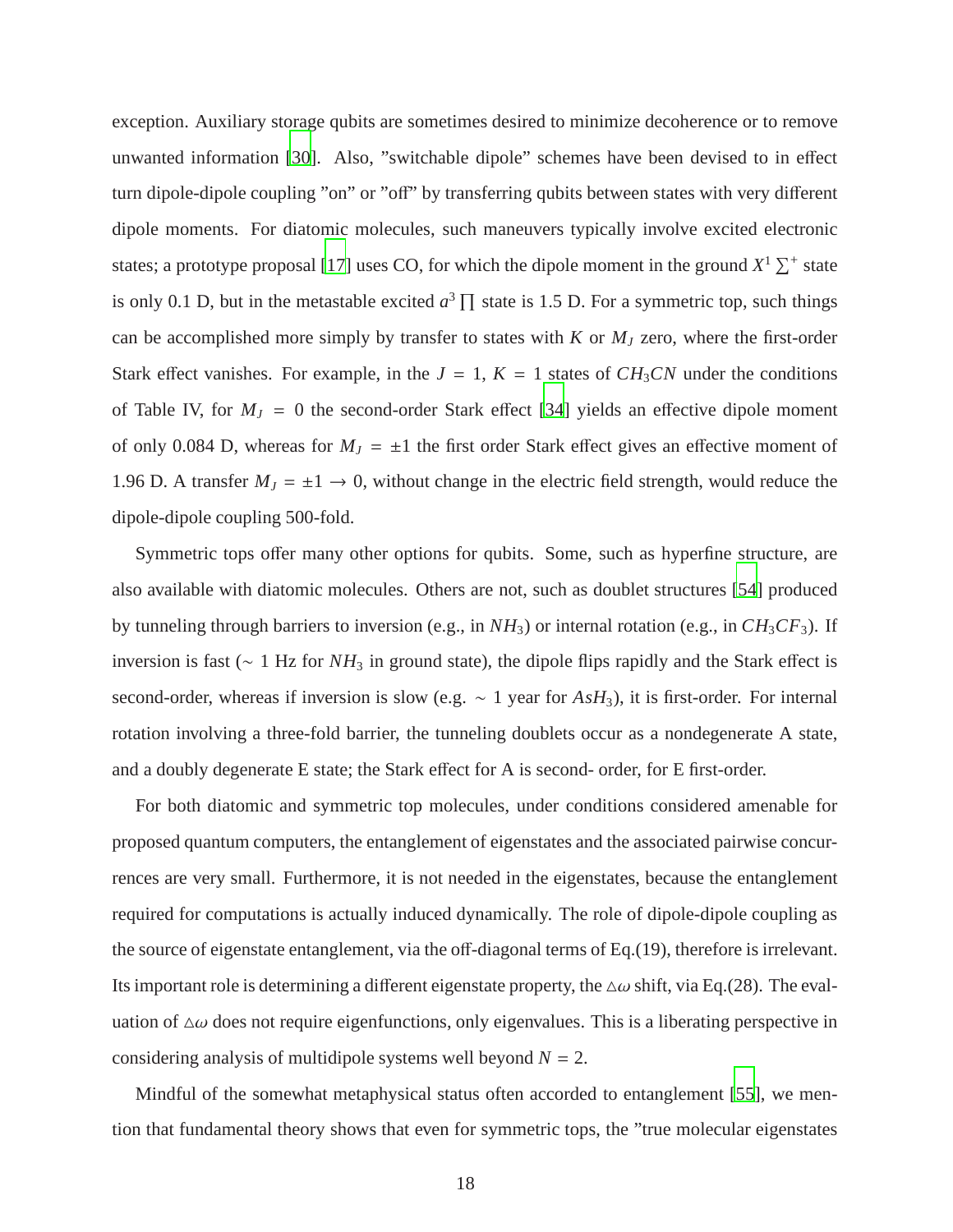should not have first-order Stark effects" [\[56](#page-25-10)]. That is because the full permutation-inversion group for a molecule shows that the only levels allowed by quantum statistics are nondegenerate. Yet both theory and experiment confirm that a quasi-first-order Stark effect does appear in the presence of even a very weak field (< 0.3 V/cm) that introduces coupling between nearly degenerate states. Hence, the very existence of first-order Stark effect in molecules comes from field-induced entanglement.

### **ACKNOWLEDGEMENTS**

We are grateful for support of this work at Texas A&M University by the Office of Naval Research, the National Science Foundation (CHE-0809651), and the Institute for Quantum Science and Engineering, as well as support at Purdue by the Army Research Office. We thank Seth Lloyd for insightful perspectives and William Klemperer for instructive discussions of subtle aspects of molecular dipoles.

#### **APPENDIX A: QUADRUPOLE COUPLING**

As outlined in Sec.IIB, we use the "strong-field" approximation [\[32,](#page-24-3) [37\]](#page-24-8), appropriate when the Stark shifts are much larger than hyperfine splittings introduced by quadrupole coupling. We need to evaluate contributions from **H***<sup>Q</sup>* to be added to the qubit eigenvalues of Eqs.(10) and (13). Also, we need to obtain, by diagonalizing  $H_s + H_\mathcal{Q}$ , the modified qubit eigenfunctions that arise from mixing of the *M<sup>J</sup>* Stark components with the *M<sup>I</sup>* nuclear spin components. These are required to determine the quadrupole contributions to the cosine elements of Table I. The requisite matrix elements of the **H***<sup>Q</sup>* Hamiltonian,

$$
\langle J, K, I, M_J, M_I | \mathbf{H}_Q | J, K, I, M'_J, M'_I \rangle \tag{A1}
$$

are given in Eq.(33) of ref. [\[37](#page-24-8)]. All contain a common factor,

$$
P(J, K, I) = \frac{eqQ}{4(2J - 1)(2J + 3)(2I - 1)} \left(\frac{3K^2}{J(J + 1)} - 1\right)
$$
(A2)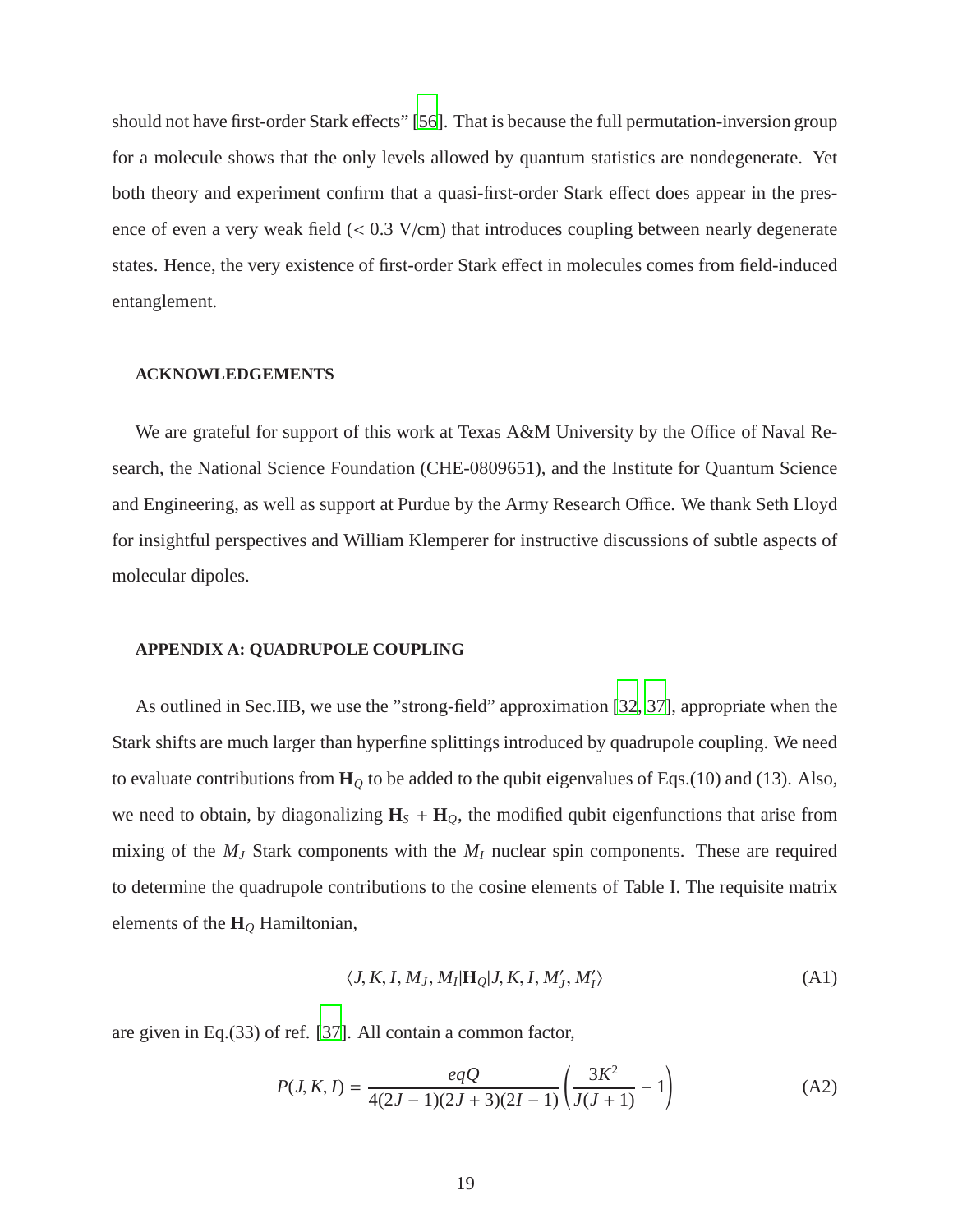For the qubit states we consider,

$$
P(1, 1, 1) = eqQ/40
$$
 and  $P(2, 1, 1) = -eqQ/168$  (A3)

The elements of  $\mathbf{H}_{Q}$  comprise a 9 × 9 matrix labeled with  $M_J = 1, 0, -1$  and  $M_I = 1, 0, -1$ . The first order energy of the quadrupole hyperfine components is given by the diagonal elements,

$$
E_Q = P(J, K, I) \left[ 3M_J^2 - J(J+1) \right] \left[ 3M_I^2 - I(I+1) \right]
$$
 (A4)

Because the sum  $M_F = M_J + M_I$  is a good quantum number, the matrix is block diagonal, with five submatrices corresponding to  $M_F = 2, 1, 0, -1, -2$  (respectively  $1 \times 1, 2 \times 2, 3 \times 3, 2 \times 2,$  $1 \times 1$ ). We deal only with the  $M_F = 0$  block, containing elements connecting the  $(M_J, M_I) =$  $+1, -1; 0, 0;$  and  $-1, +1$  hyperfine components:

$$
P(1,1,1) \begin{pmatrix} 1 & -3 & 6 \\ -3 & 4 & -3 \\ 6 & -3 & 1 \end{pmatrix}
$$
 (A5)

$$
P(2, 1, 1)\begin{pmatrix} -1 & -\sqrt{3} & 6 \\ -\sqrt{3} & 4 & -\sqrt{3} \\ 6 & -\sqrt{3} & -1 \end{pmatrix}
$$
 (A6)

To the diagonal elements of these matrices, we add the Stark components, from Eq.(6),  $E<sub>S</sub>$  =  $-(\mu \mathcal{E}/J(J+1))M_J$ , then carry out diagonalization to obtain the  $M_F = 0$  eigenfunctions. As specifying  $M_J$  automatically specifies  $M_I$ , we denote the eigenfunctions simply by  $\Psi(J, \tilde{M}_J)$ , expressed as linear combinations of the basis functions  $\phi(J, M_J)$ . Here we revert to wavefunction notation, to avoid confusion with the bra notation used for qubits. Also in labeling the eigenfunctions, we adorn  $\tilde{M}_J$  with a tilde, to indicate it is no longer a good quantum numbers because the Stark and spin states are mixed. Performing numerical diagonalizations led to recognition that, for  $\mu \varepsilon \gg eqQ$ , the eigenfunctions are well approximated using for each *J* a single mixing coefficient; for  $J = 1$ :

$$
\Psi(1, -\tilde{1}) \approx (1 - a^2)\phi(1, -1) - a\phi(1, 0) + a\phi(1, +1)
$$
 (A7)

$$
\Psi(1,\tilde{0}) \approx a\phi(1,-1) + (1-a^2)\phi(1,0) - a\phi(1,+1) \tag{A8}
$$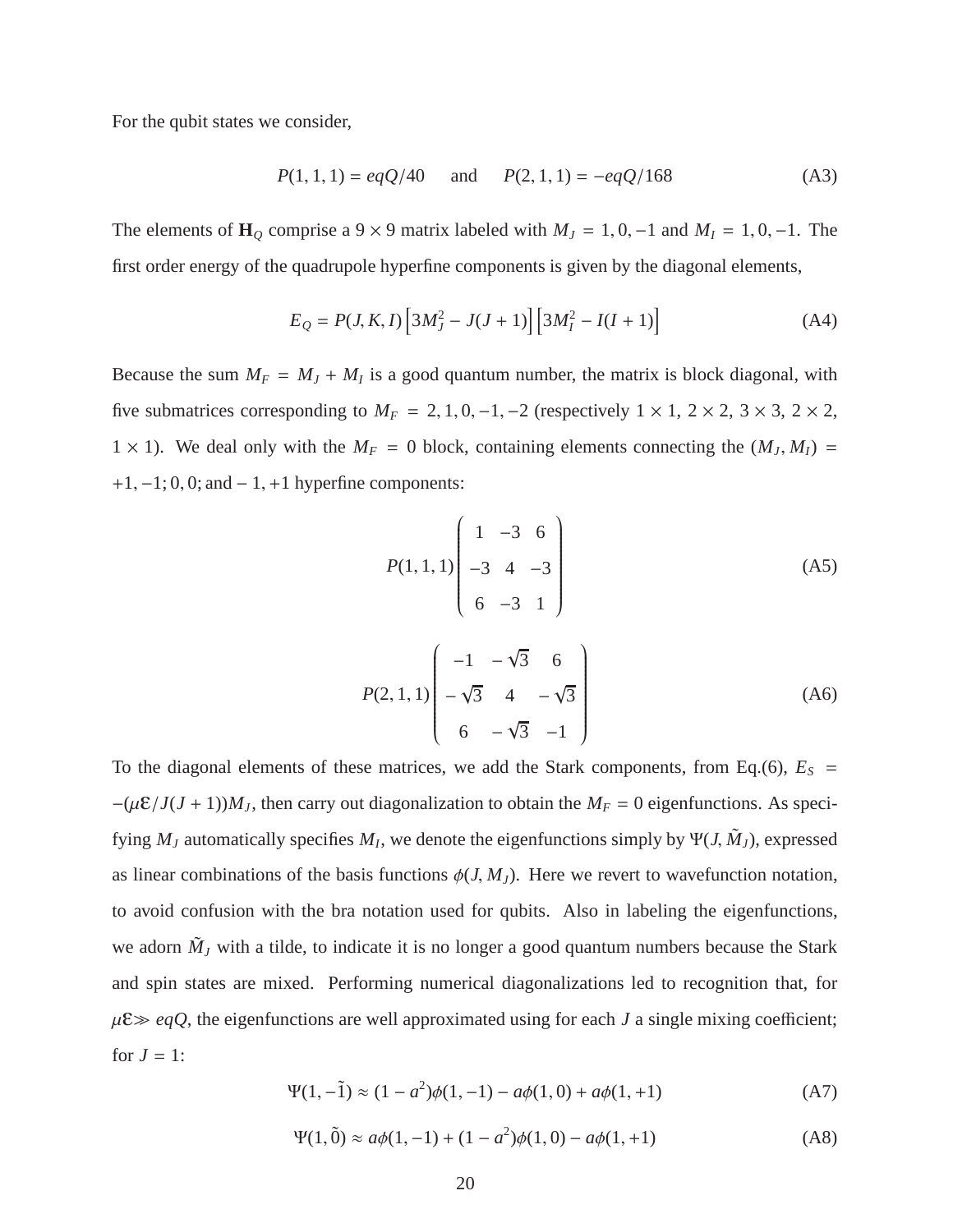$$
\Psi(1, +\tilde{1}) \approx -a\phi(1, -1) + a\phi(1, 0) + (1 - a^2)\phi(1, +1)
$$
 (A9)

and for  $J = 2$ :

$$
\Psi(2, -\tilde{1}) \approx (1 - 2b^2)\phi(2, -1) + b\phi(2, 0) - \sqrt{3}b\phi(2, +1)
$$
 (A10)

$$
\Psi(2,\tilde{0}) \approx -b\phi(2,-1) + (1-b^2)\phi(2,0) + b\phi(2,+1)
$$
 (A11)

$$
\Psi(2, +\tilde{1}) \approx \sqrt{3}b\phi(2, -1) - b\phi(2, 0) + (1 - 2b^2)\phi(2, +1)
$$
 (A12)

The coefficients *a* and *b* are small positive numbers, determined by  $w = |eqQ|/\mu \epsilon$ . From our numerical results, we find

$$
a = 0.1522w \quad \text{and} \quad b = 0.1789w \tag{A13}
$$

These values are accurate within 1% for  $w < 0.1$ . Since  $M_J = \pm 1$  for our qubit states, as defined in Eqs.(9) and (12), we now specify them further as the hyperfine components  $\Psi(J, -1)$  and  $\Psi(J, +1)$ ; thus for type I,

$$
|0\rangle = |J = 1, M_J = -1, M_I = +1\rangle
$$
 and  $|1\rangle = |J = 2, M_J = -1, M_I = +1\rangle$  (A14)

and for type II,

$$
|0\rangle = |J = 1, M_J = +1, M_I = -1\rangle
$$
 and  $|1\rangle = |J = 1, M_J = -1, M_I = +1\rangle$  (A15)

The quadrupole terms in the cosine elements of Table I result from using the mixing coefficients of Eq.(A13) with Eqs.(A7) and (A10) for type I qubits and Eqs.(A7) and (A9) for type II together with Eq.(7) of Sec.II. In particular, for type II this gives  $C_X \approx a(1 - a^2)$ .

Symmetric top molecules, other than  $CH_3CN$ , which contain one nucleus with spin  $I = 1$  on the symmetry axis, include:  $NH_3$  and  $NF_3$ , where <sup>14</sup>N has  $eqQ = -4.09$  MHz and 7.07 MHz, respectively [\[57](#page-25-11), [58\]](#page-25-12); and  $CH_3D$  and  $CF_3D$ , where <sup>2</sup>D has  $eqQ = 191$  kHz and 171 kHz, respec-tively [\[36,](#page-24-7) [59\]](#page-25-13). In many halide molecules, such as  $CH_3X$ , the halogen nuclei have  $I > 1$  and large quadrupole coupling constants [\[32\]](#page-24-3). Treatment of such cases requires use of an intermediate or weak-field approximation [\[37](#page-24-8), [60](#page-25-14)].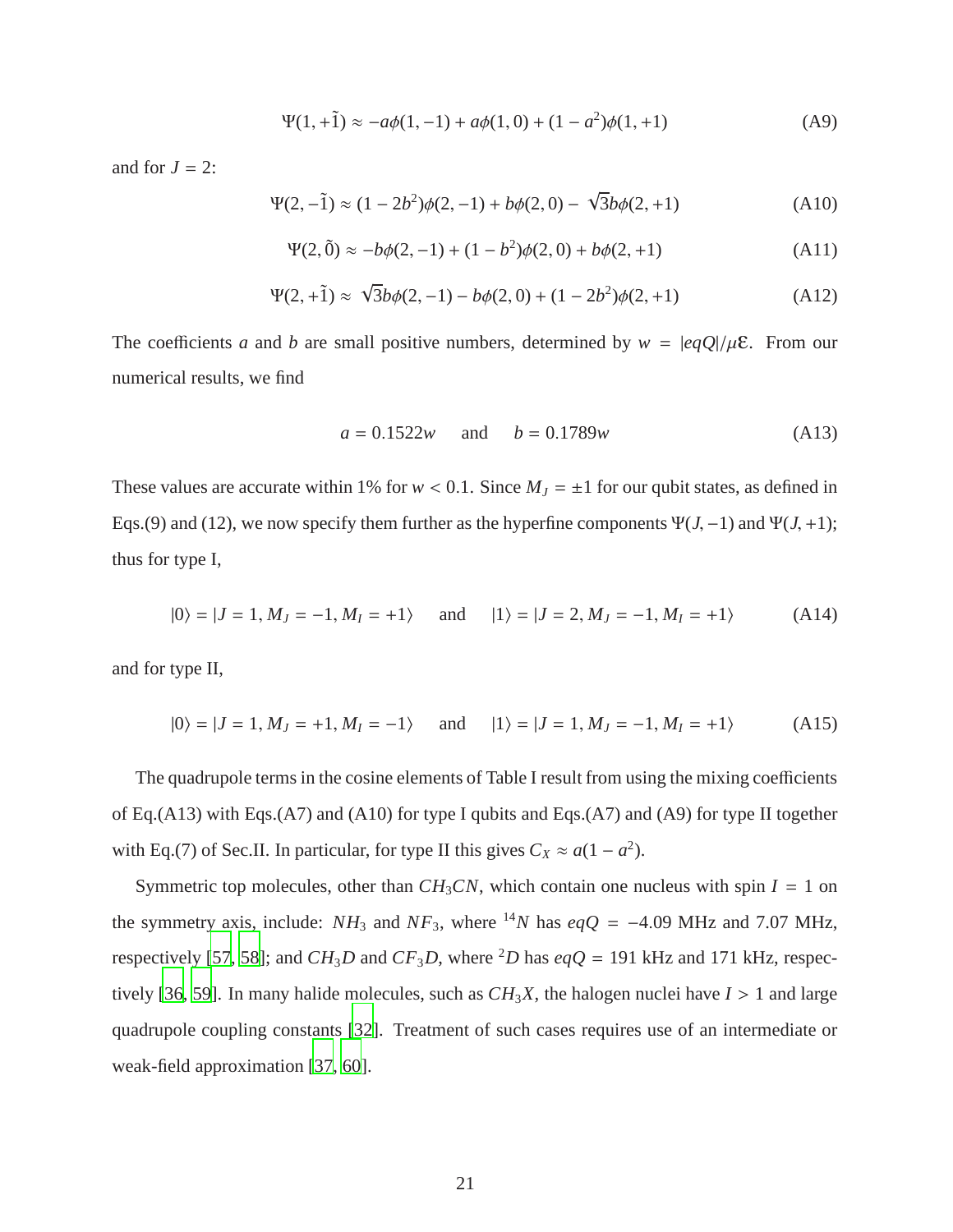### **APPENDIX B: ENTANGLEMENT OF TWO DIPOLES**

For the ranges of reduced variables specified in Sec. III:  $x < 1$ ;  $10^{-4} < \Delta x < 10^{-2}$ ;  $y < 10^{-5}$ ;  $|z| < 5 \times 10^{-3}$ ; *w* < 0.1, we have obtained explicit formulas for the coefficients of the basis qubits in Eq.(22),  $\{a_i, b_i, c_i, d_i\}$ , that determine the two-dipole eigenstate entanglements. Tables VI and VII give these formulas for types I and II qubits, respectively. Also included are corresponding values of the pairwise concurrence,  $C_{12}$ , for the eigenstates; these conform well to the approximations of Eqs.(25) and (27). The corresponding eigenvalues and orders-of-magnitide of the coefficients, under conditions listed in Table IV, are in Tables II and III. Contributions from quadrupole coupling are not included in Table VI because these only slightly affect the entanglement for type I qubits. The quadrupole contributions are included in Table VII because for type II qubits these are the sole source of eigenvalue entanglement (since without them  $C_X = 0$  and the  $V_{d-d}$  matrix of Eq.(19) is diagonal). The quadrupole contributions enter the entanglement coefficients in various powers of the ratio of the quadrupole coupling to the Stark energy,  $w<sup>n</sup>$ , ranging from  $n = 2$  to 4. In the concurrence values, the same dependence on  $w<sup>n</sup>$  appears.

Tables VI and VII both pertain to the regime  $\Delta x \gg y$ , where the Stark shift between adjacent qubit sites is much larger than the dipole-dipole interaction. At present, this regime appears most relevant for implementation prospects. As illustrated in Fig. 2 and Eq.(27), therein the eigenfunctions differ little from the basis qubit states, and entanglement is slight. The extreme opposite limit,  $\Delta x = 0$ , has been analyzed in ref. [\[23](#page-24-12)]; there the eigenfunctions  $\Psi_2$  and  $\Psi_3$  become the maximally entangled Bell states,  $2^{-1/2}(|01\rangle \pm |10\rangle)$ . An interesting consequence emerged. For operation of the CNOT gate, it was concluded that a preliminary pulse of bandwidth much wider than the dipole-dipole interaction should be applied. It would entirely undo the entanglement by forming  $\pm$  combinations of the Bell states and thereby unwed the  $|01\rangle$  and  $|10\rangle$  qubits.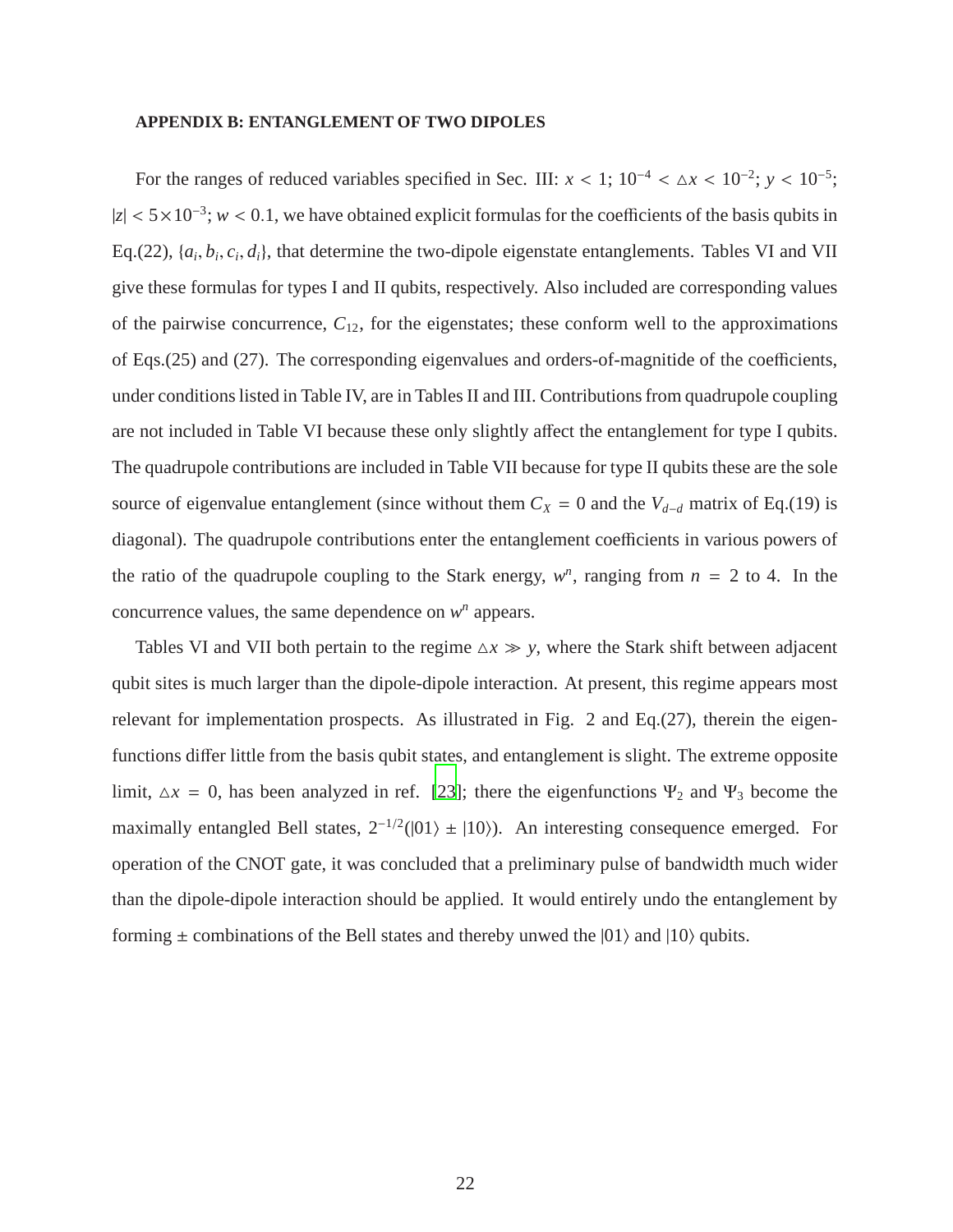TABLE VI: Eigenfunction entanglement coefficients, type I qubits*<sup>a</sup>*

| $\Psi_i = a_i 00\rangle + b_i 01\rangle + c_i 10\rangle + d_i 11\rangle$       |  |  |  |  |
|--------------------------------------------------------------------------------|--|--|--|--|
| $a_1 = (0.07y)^2/2;$<br>$b_1 = c_1 = (0.048 + 0.0044x)y;$                      |  |  |  |  |
| $d_1 = -a_4 = (0.019 + 0.0017x)y$ ; $C_{12} = K(x, x')y \approx 2d_1$ ;        |  |  |  |  |
| $a_2 = -(0.028 + 0.0026x)y$ ; $b_2 = 1 - c_2^2/2$ ; $c_2 = -0.454y/\Delta x$ ; |  |  |  |  |
| $d_2 = (0.009 + 0.0009x)y$ ; $C_{12} \approx 2 c_2 $ ;                         |  |  |  |  |
| $a_3 = -(0.062 + 0.0058x)y;$ $b_3 = -c_2 = 0.454y/\Delta x;$ $c_3 = b_2;$      |  |  |  |  |
| $d_3 = (0.021 + 0.0019x)y$ ; $C_{12} \approx 2 c_2 $ ;                         |  |  |  |  |
| $a_4 = -d_1 = (0.019 + 0.0017x)y$ ; $b_4 = c_4 = -(0.016 + 0.0015x)y$ ;        |  |  |  |  |
| $d_4 = -a_4 = 1 - (0.04y)^2/2$ ; $C_{12} = K(x, x')y \approx 2a_4$ ;           |  |  |  |  |

*a*Coefficients  $\{a_i, b_i, c_i, d_i\}$  of eigenfunctions  $i = 1 \rightarrow 4$  obtained from numerical diagonalization of the matrices of Eqs(18) and (19). Table II gives the corresponding eigenvalues as well as orders-of-magnitude of the coefficients under conditions listed in table II. Values are included for the pairwise concurrence, *C*12, and conform well to the approximations of Eqs.(25) and (27).

| TABLE VII: Eigenfunction entanglement coefficients, type II qubits <sup>a</sup> |                                                                                          |  |  |  |
|---------------------------------------------------------------------------------|------------------------------------------------------------------------------------------|--|--|--|
| $\Psi_i = a_i 00\rangle + b_i 01\rangle + c_i 10\rangle + d_i 11\rangle$        |                                                                                          |  |  |  |
| $a_1 = 1 - b_1^2;$                                                              | $b_1 = c_1 = -0.0786w^2y/z;$                                                             |  |  |  |
| $d_1 = -0.0118w^3y/z;$                                                          | $C_{12} = 0.0247w^3y/z \approx 2d_1;$                                                    |  |  |  |
|                                                                                 | $a_2 = d_2 = a_3 = d_3 = 0.0743w^2y/z;$ $b_2 = -c_3 = -0.0225w^2y/\Delta x;$             |  |  |  |
|                                                                                 | $c_2 = 1 - a_2^2$ ; $d_2 = a_2$ ; $C_{12} = 0.044w^2y/\Delta x \approx 2 b_2 $ ;         |  |  |  |
|                                                                                 | $a_3 = d_3 = a_2 = d_2$ ; $b_3 = c_2 = 1 - a_3^2$ ; $c_3 = -b_2 = 0.0225w^2y/\Delta x$ ; |  |  |  |
| $d_3 = a_3;$                                                                    | $C_{12} = 0.044w^2y/\Delta x \approx 2 c_3 $ ;                                           |  |  |  |
| $a_4 = 0.0107w^3y/z;$                                                           | $b_4 = c_4 = -0.0715w^2y/z;$                                                             |  |  |  |
| $d_4 = 1 - b_4^2;$                                                              | $C_{12} = 0.0205w^3y/z \approx 2a_4;$                                                    |  |  |  |

*<sup>a</sup>*Footnote to Table IV pertains have as well, except that corresponding eigenvalues and order-of-magnitude values are in Table III. Contributions from quadrupole couplings are included with  $w = |z|/x = |eqQ|/\mu \mathcal{E}$  and *z* = *eqQ*/*B*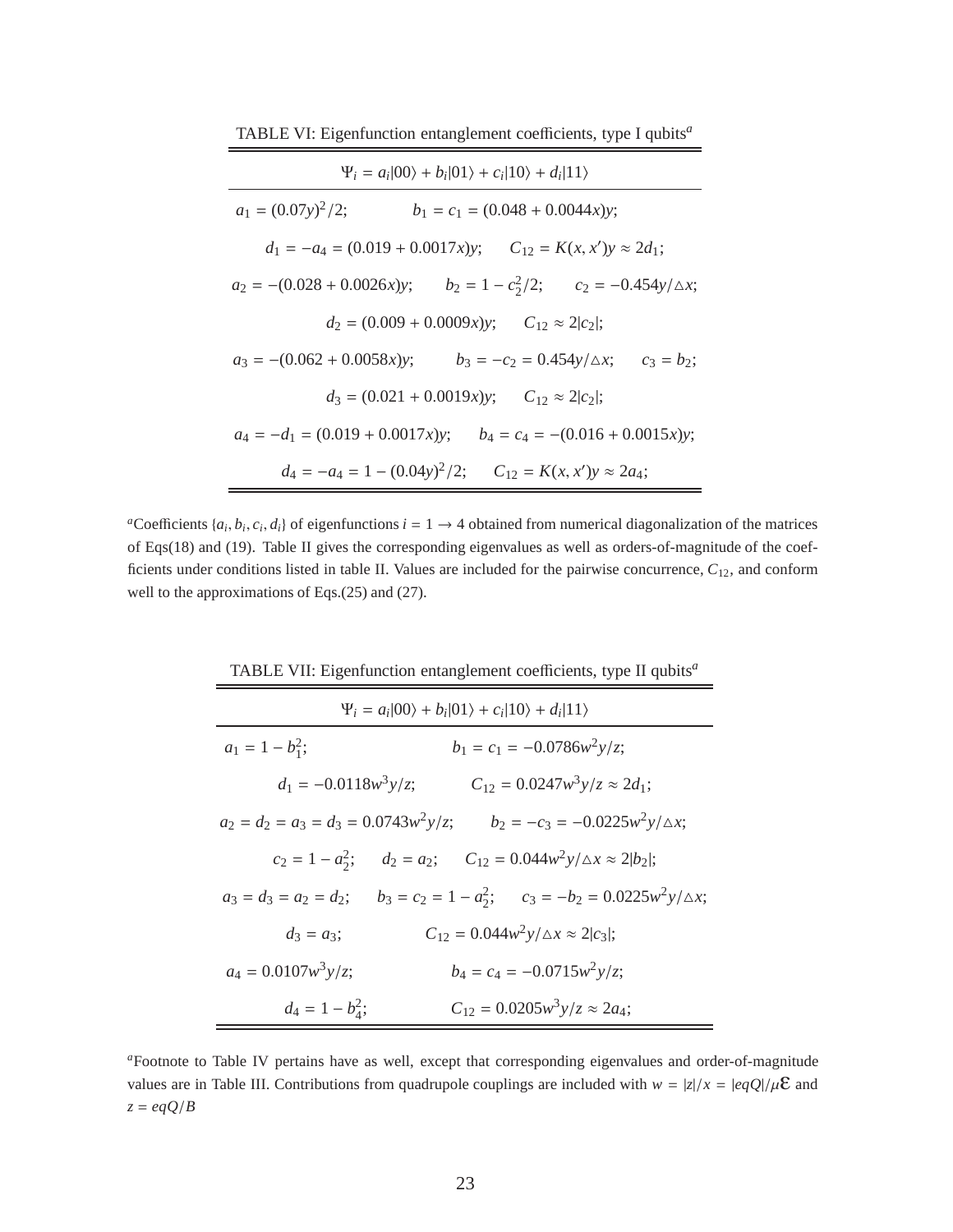- <span id="page-23-0"></span>[1] C. H. Bennett, Int. J. Theor. Phys. **21**, 905 (1982)
- [2] D. Deutsch, Proc. R. Soc. London Ser. A **400**, 97 (1985)
- [3] R. P. Feynman, Found. Phys. **16**, 507 (1986)
- [4] P. W. Shor, *Proceedings of the 35th Annual Symposium on Foundations of Computer Science*, edited by S. Goldwater, (IEEE Computer Society Press, Los Alamitos, CA, 1994)
- <span id="page-23-1"></span>[5] L. K. Grover, Phys. Rev. Lett. **79**, 325 (1997)
- <span id="page-23-2"></span>[6] I. L. Chuang, N. Gershenfeld and M. Kubinec, Phys. Rev. Lett. **80**, 3408 (1998)
- [7] S. Lloyd, Science **261**, 1569 (1993)
- [8] D. P. DiVincenzo, Science **270**, 255 (1995)
- [9] N. A. Gershenfeld, and I. L. Chuang, Science **275**, 350 (1997)
- <span id="page-23-6"></span>[10] D. G. Cory, A. F. Fahmy and T. F. Havel, Proc. Natl. Acad. Sci. **94**, 1634 (1997)
- [11] B. E. Kane, Nature **393**, 133 (1998)
- <span id="page-23-11"></span>[12] D. Loss and D. P. DiVincenzo, Phys. Rev. A **57**, 120 (1998)
- [13] A. Wallraff, D. I. Schuster, A. Blais, L. Frunzio,R. S. Huang, J. Majer, S. Kumar, S. M. Girvin and R. J. Schoelkopf, Nature **431**, 162 (2004).
- <span id="page-23-8"></span><span id="page-23-4"></span>[14] C. Lee and E. A. Ostrovskaya, Phys. Rev. A **72**, 062321 (2005).
- <span id="page-23-5"></span>[15] D. DeMille, Phys. Rev. Lett. **88**, 067901 (2002).
- [16] A. Andre, D. DeMille, J. M. Doyle, M. D. Lukin, S. E. Maxwell, P. Rabl, R. J. Schoelkopf and P. Zoller, Nature Phys. **2**, 636 (2006)
- <span id="page-23-9"></span><span id="page-23-3"></span>[17] S. F. Yelin, K. Kirby and R. Cote, Phys. Rev. A **74**, 050301(R) (2006).
- <span id="page-23-10"></span>[18] L. D. Carr, D. DeMille, R. V. Krems and J. Ye, New J. Phys. **11**, 055049 (Focus Issue) (2009).
- [19] R. V. Krems, W. C. Stwalley and B. Friedrich, Eds. *Cold molecules: theory, experiment, applications* (Taylor and Francis, 2009).
- [20] B. Friedrich and J. M. Doyle, ChemPhysChem **10**, 604 (2009).
- [21] S. Kotochigova and E. Tiesinga, Phys. Rev. A **73**, 041405(R) (2006).
- <span id="page-23-7"></span>[22] A. Micheli, G. K. Brennen and P. Zoller, Nature Phys. **2**, 341-347 (2006).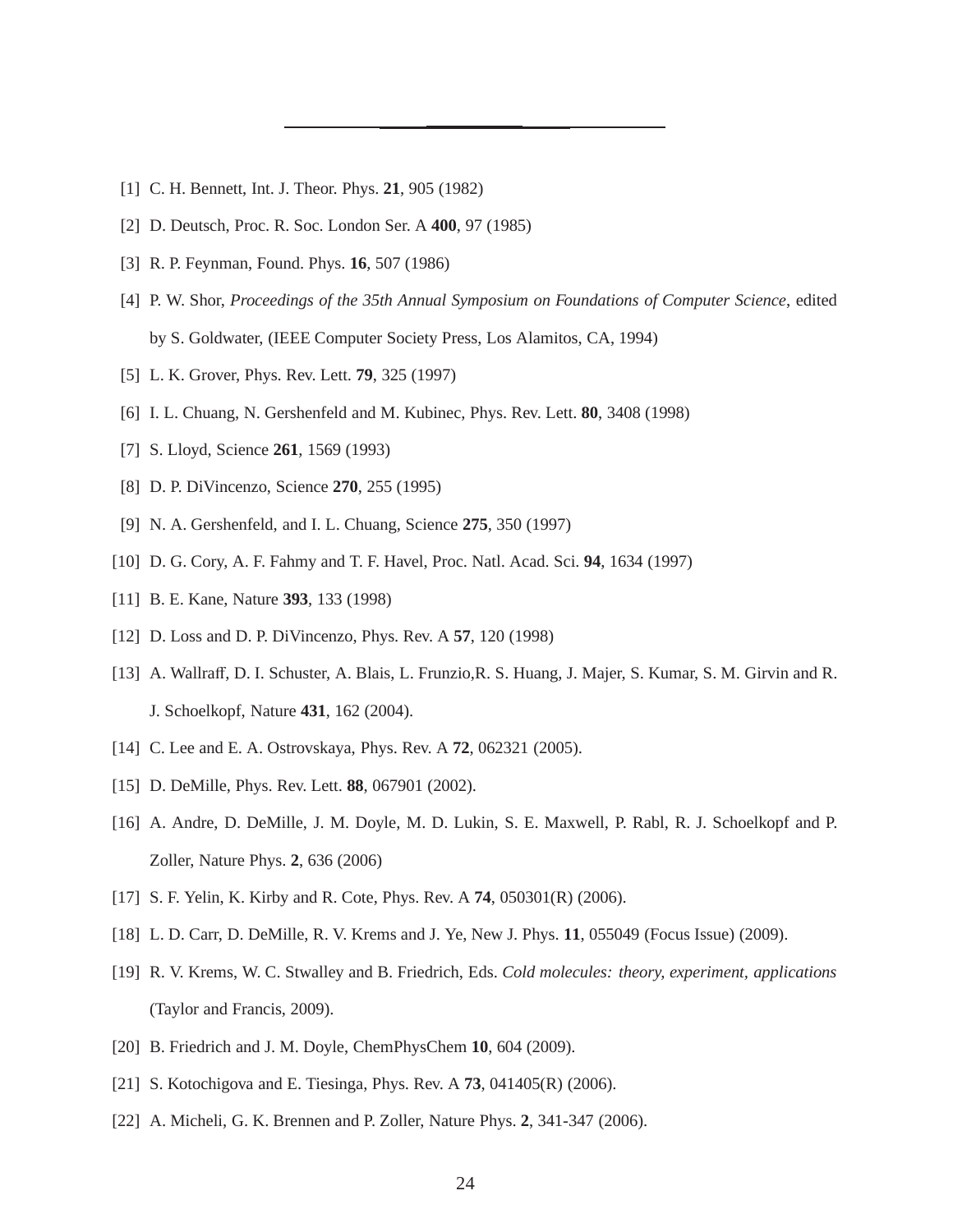- <span id="page-24-12"></span>[23] E. Charron, P. Milman, A. Keller and O. Atabek, Phys. Rev. A **75**, 033414 (2007); Erratum, Phys. Rev. A **77**, 039907 (2008).
- <span id="page-24-13"></span>[24] E. Kuznetsova, R. Cote, K. Kirby and S. F. Yelin, Phys. Rev. A **78**, 012313 (2008).
- [25] K. K. Ni, S. Ospelkaus, M. H. G. de Miranda, A. Peer, B. Neyenhuis, J. J. Zirbel, S. Kotochigova, P. S. Julienne, D. S. Jin and J. Ye, Science **322**, 231 (2008).
- <span id="page-24-14"></span>[26] J. Deiglmayr, A. Grochola, M. Repp, K. Mortlbauer, C. Gluck, J. Lange, O. Dulieu, R. Wester and M. Weidemuller, Phys. Rev. Lett. **101**, 133004 (2008).
- <span id="page-24-15"></span>[27] S. F. Yelin, D. DeMille and R. Cote, *Quantum information processing with ultracold polar molecules* in [\[19\]](#page-23-10), p. 629 (2009).
- <span id="page-24-0"></span>[28] Q. Wei, S. Kais and Y. Chen, J. Chem. Phys. **132**, 121104 (2010).
- <span id="page-24-1"></span>[29] Q. Wei, S. Kais, B. Friedrich and D. Herschbach, J. Chem. Phys. **134**, 124107 (2011).
- [30] D. G. Cory, R. Laflamme, E. Knill, L. Viola, T. F. Havel, N. Boulant, G. Boutis, E. Fortunato, S. Llloyd, R. Martinez, C. Negrevergne, M. Pravia, Y. Sharf, G. Teklemariam, Y. S. Weinstein and W. H. Zurek, Fortschr. Phys. **48**, 875 (2000)
- <span id="page-24-2"></span>[31] L. M. K. Vandersypen, C. S. Yannoni and I. L. Chuang, Liquid State NMR Quantum Computing, *Encyclopedia of Nuclear Magnetic Resonance, Volume 9: Advances in NMR* (Edited by David M. Grant and Robin K. Harris) (John Wiley & Sons, Ltd, Chichester, 2002)
- <span id="page-24-4"></span><span id="page-24-3"></span>[32] C. H. Townes and A. L. Schawlow, *Microwave Spectroscopy* (McGraw-Hill, New York, 1955)
- <span id="page-24-5"></span>[33] R. N. Zare, *Angular Momentum* (John Wiley & Sons, USA, 1988)
- [34] For comparison, for  $J = 1$  states with  $K = 0$  or 1 and  $M_J = 0$  or 1, the second-order Stark energy is  $[(\mu \mathcal{E})^2/20B](2 - 3M_J^2)$ , and the effective dipole moment is  $(\mu^2 \mathcal{E}/10B)(2 - 3M_J^2)$ .
- <span id="page-24-6"></span>[35] S. Y. T. van de Meerakker, H. L. Bethlem, and G. Meijer, *Slowing, Trapping, and Storing of Polar Molecules by Means of Electric Fields* in [\[19](#page-23-10)], pp 509-552 (2009).
- <span id="page-24-8"></span><span id="page-24-7"></span>[36] S. C. Wofsy, J. S. Muenter and W. Klemperer, J. Chem. Phys. **53**, 4005 (1970)
- [37] F. Coester, Phys. Rev. **77**, 454 (1950)
- <span id="page-24-10"></span><span id="page-24-9"></span>[38] S. G. Kukolich, J. Chem. Phys. **76**, 97 (1982)
- <span id="page-24-11"></span>[39] W. K. Wootters, Phys. Rev. Lett. **80**, 2245 (1998).
- [40] Our discussion of the CNOT operation is largely drawn from tutorial instruction kindly given us by D.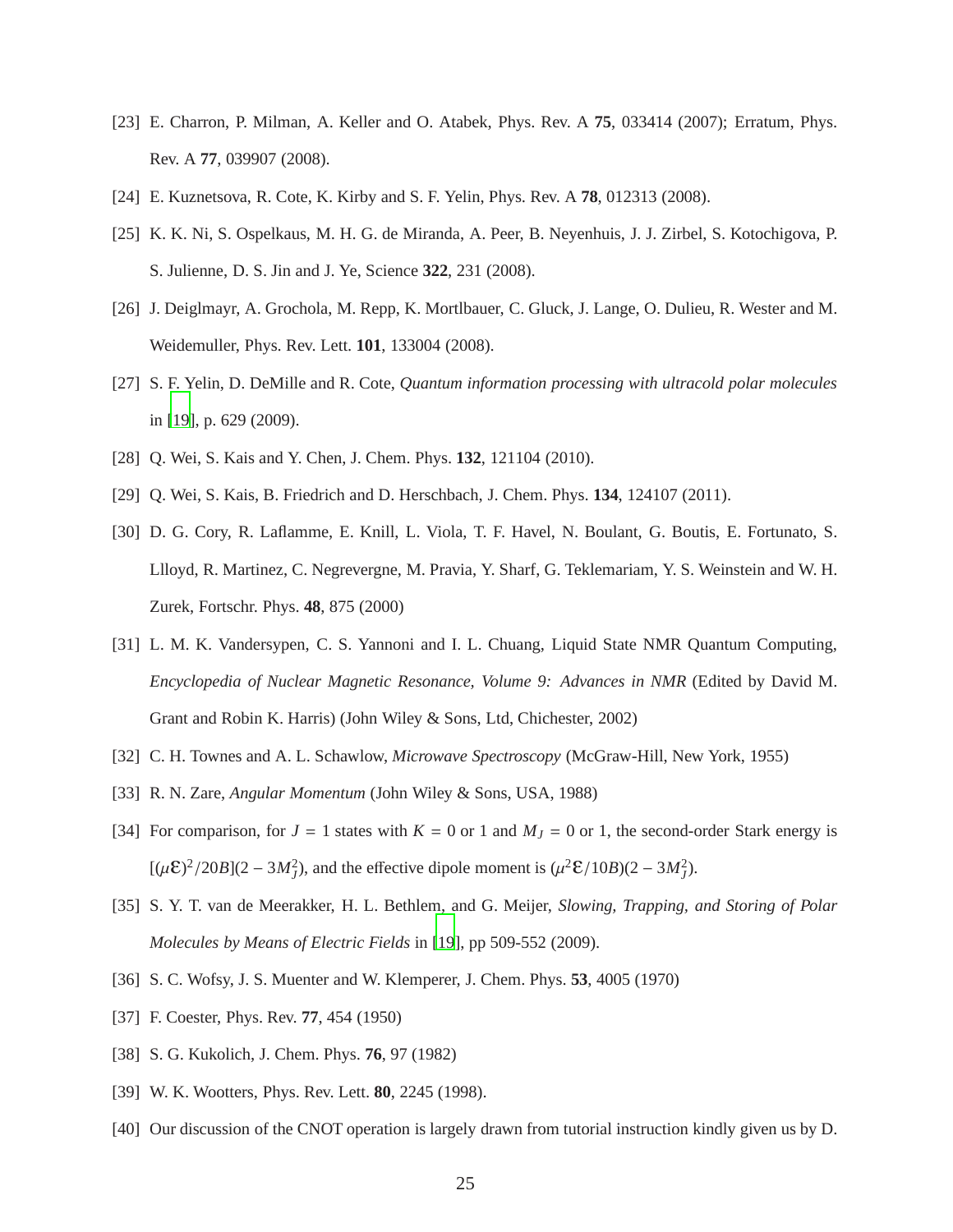DeMille, amplifying the discussion of Fig.17.2 in ref. [\[13](#page-23-11)].

- <span id="page-25-1"></span><span id="page-25-0"></span>[41] J. A. Jones and M. Mosca, J. Chem. Phys. **109**, 1648 (1998)
- [42] K. Shioya, K. Mishima and K. Yamashita, Mol. Phys. **105**, 1283 (2007)
- [43] K. Mishima and K. Yamashita, Chem. Phys. **361**, 106 (2009)
- [44] J. Chen, C. Li, C. Hwang and Y. Ho, J. Chem. Phys. **134**, 134103 (2011)
- <span id="page-25-2"></span>[45] J. H. Reina, R. G. Beausoleil, T. P. Spiller and W. J. Munro, Phys. Rev. Lett. **93** 250501 (2004).
- [46] D. Sugny, L. Bomble, T. Ribeyre, O. Dulieu, and M. Desouter-Lecomte, Phys. Rev. A **80**, 042325 (2009)
- <span id="page-25-4"></span><span id="page-25-3"></span>[47] P. F. Barker and S. M. Purcell and M. N. Shneider, Phys. Rev. A **77**, 063409 (2008)
- <span id="page-25-5"></span>[48] T. Zelevinsky, S. Blatt, M. Boyd, G. Campbell, A. Ludlow and J. Ye,, ChemPhysChem **9**, 375 (2008)
- [49] L. M. K. Vandersypen, M. Steffen, G. Breyta, C. S. Yannoni, M. H. Sherwood and I. L. Chuang, Nature **414**, 883 (2001).
- [50] D. G. Cory, M. D. Price, T. F. Havel, Phys. D **120**, 82 (1998)
- <span id="page-25-6"></span>[51] M. D. Price, S. S. Somaroo, A. E. Dunlop, T. F. Havel and D. G. Cory, Phys. Rev. A **60**, 2777 (1999)
- [52] M. D. Price, S. S. Somaroo, C. H. Tseng, J. C. Gore, A. F. Fahmy,T. F. Havel and D. G. Cory, J. Magn. Reson. **140**, 371 (1999)
- <span id="page-25-7"></span>[53] P. C. de Groot, J. Lisenfeld, R. N. Schouten, S. Ashhab, A. Lupascu, C. J. P. M. Harmans, and J. E. Mooij, Nature Phys. **6**, 763 (2010)
- <span id="page-25-9"></span><span id="page-25-8"></span>[54] W. H. Weber and R. W. Terhune, J. Phys. Chem. **78**, 6437 (1983)
- <span id="page-25-10"></span>[55] D. Kaiser, *How the Hippies Saved Physics* (WW.Norton, New York, 2011).
- <span id="page-25-11"></span>[56] W. Klemperer, K. K. Lehmann, J. K. G. Watson and S. C. Wofsey, J. Phys. Chem. **97**, 2413 (1993)
- <span id="page-25-12"></span>[57] S. G. Kurolich and S. C. Wofsy, J. Chem. Phys. **52**, 5477 (1970)
- <span id="page-25-13"></span>[58] J. Sheridan and W. Gordy, Phys. Rev. **79**, 513 (1950)
- <span id="page-25-14"></span>[59] S. G. Kukolich, A. C. Nelson and D. J. Ruben, J. Mol. Spec. **40**, 33 (1971)
- [60] A. D. Buckinghama and P. J. Stephensa, Mol. Phys. **7**, 481 (1964)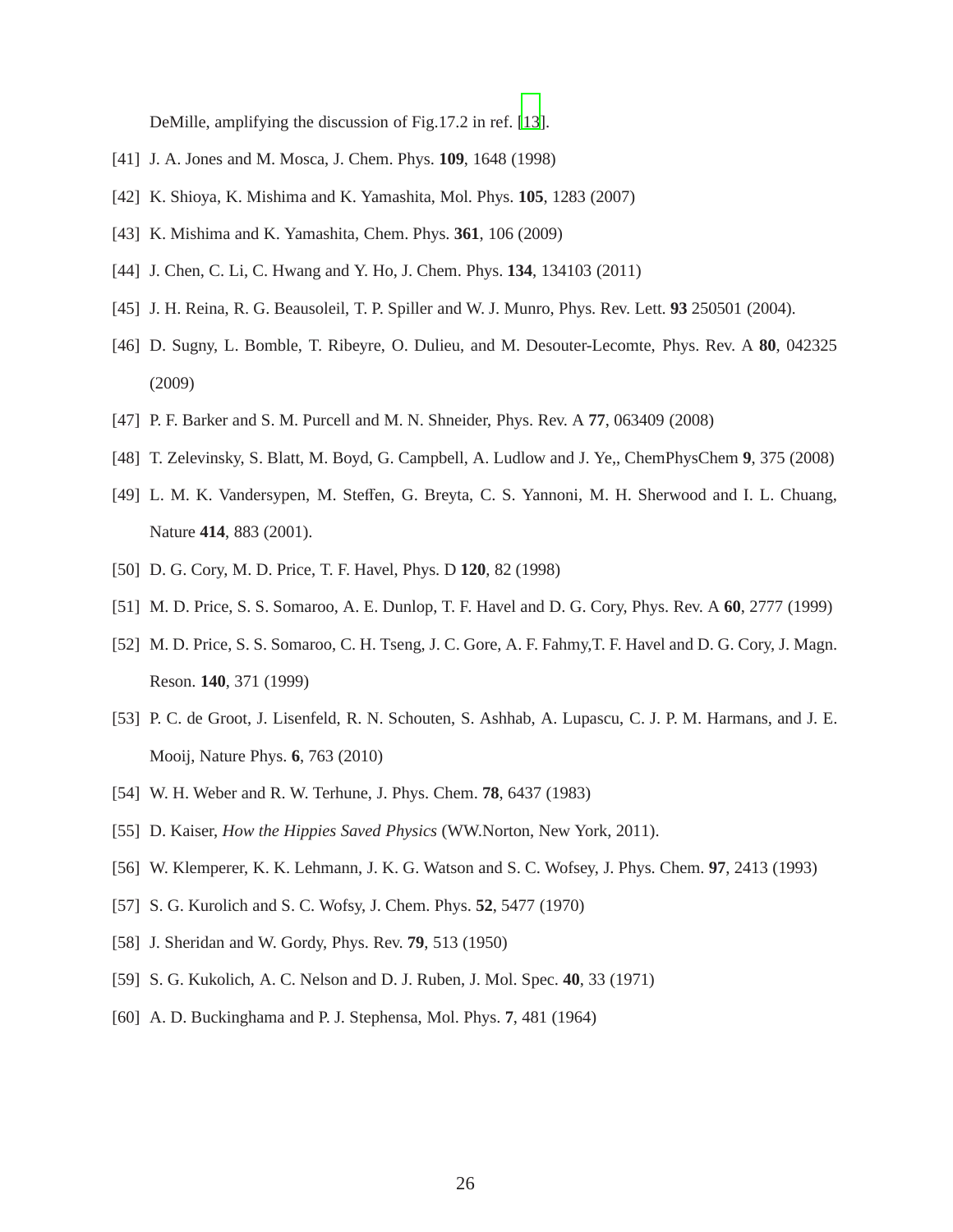

<span id="page-26-0"></span>FIG. 1: (Color online)Stark states for a polar symmetric top molecule, as functions of  $\mu \mathcal{E}/B$ . (a) Eigenenergies for  $M_J = 0$  and  $\pm 1$  components of  $K = 1$  levels for  $J = 1$  and  $J = 2$  states and (b) corresponding expectation values that determine effective dipole moments,  $\mu_{eff} = \langle \cos \rangle$ . States used as basis qubits are labeled  $|0\rangle$  and  $|1\rangle$ : type I (green) are  $M_J = -1$  for  $J = 2$  and type II (red) are  $M_J = +1$  and -1 for  $J = 1$ . By virtue of the ordinate scale used, (a) as well as (b) applies to any symmetric top molecule (treated as rigid, without fine or hyperfine structure).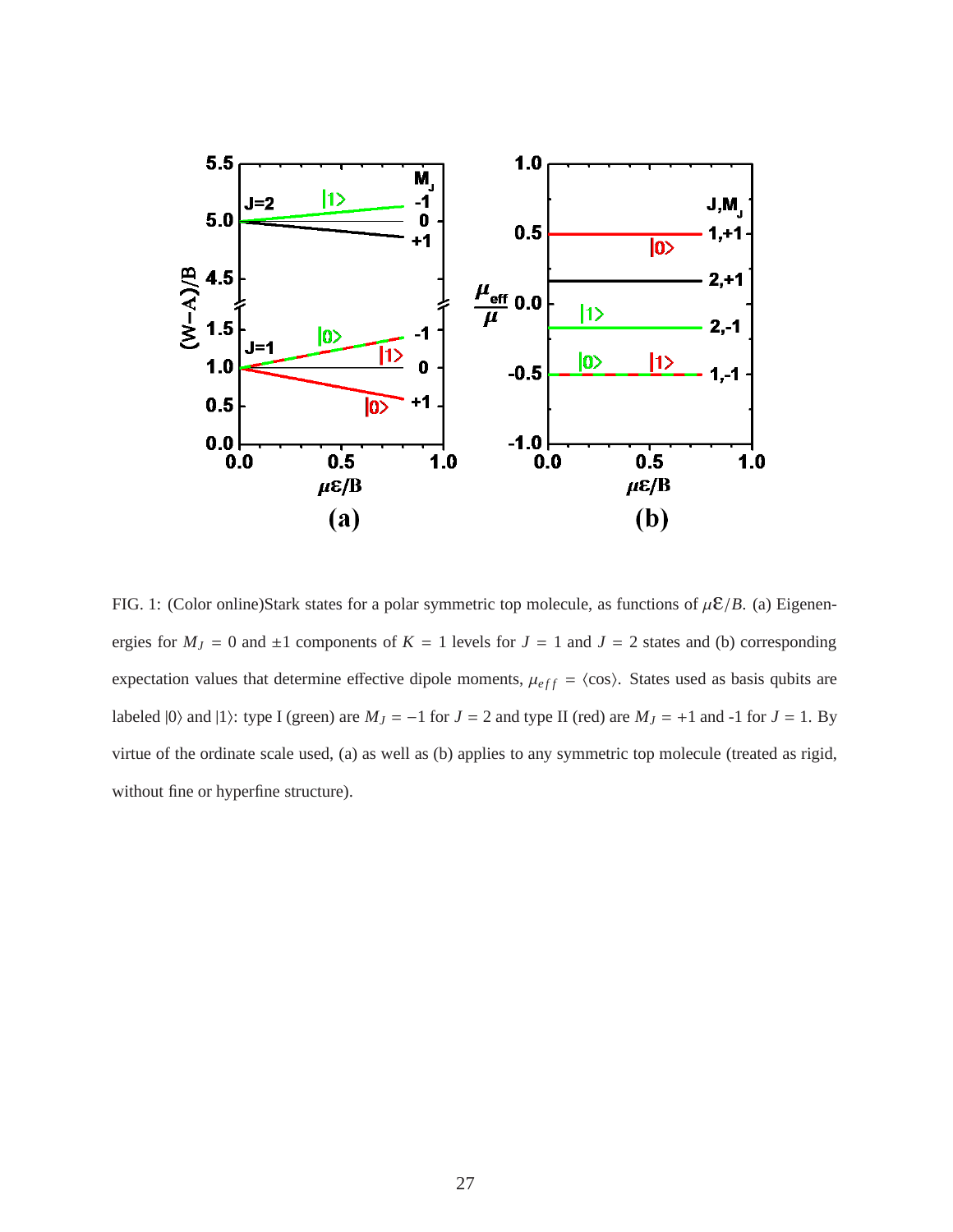

FIG. 2: (Color online) Pairwise concurrence *C*<sup>12</sup> for eigenstates 2 and 3 of two symmetric top dipoles entangled via dipole-dipole interaction, as a function of the ratio of the difference of the eigenvalues, (*E*<sup>3</sup> − *E*<sub>2</sub>), to the element,  $C_X^2$  that connects the  $|01\rangle$  and  $|10\rangle$  basis qubits in the *V*<sub>*d*−*d*</sub> matrix of Eq.(19). The difference  $(E_3 - E_2)/B = \Delta x/3$  and  $\Delta x$ , for type I and type II qubits, respectively, as seen in Tables II and III. Points (green for type I, red for II) were obtained from numerical calculations including all elements of the *Vd*−*<sup>d</sup>* matrix; curve (black) from the minimalist 2 × 2 model of Eqs.(25-27). The same *C*<sup>12</sup> function applies to spin-1/2 NMR systems, with  $E_3 - E_2 = g\mu_N(H' - H)$  and  $C_X^2\Omega_\alpha$  replaced by  $\frac{1}{2}J_{12}$ , where *g* is the nuclear *g*-factor,  $\mu_N$  the nuclear magneton, *H* the magnetic field strength, and  $J_{12}$  the spin-spin coupling constant.